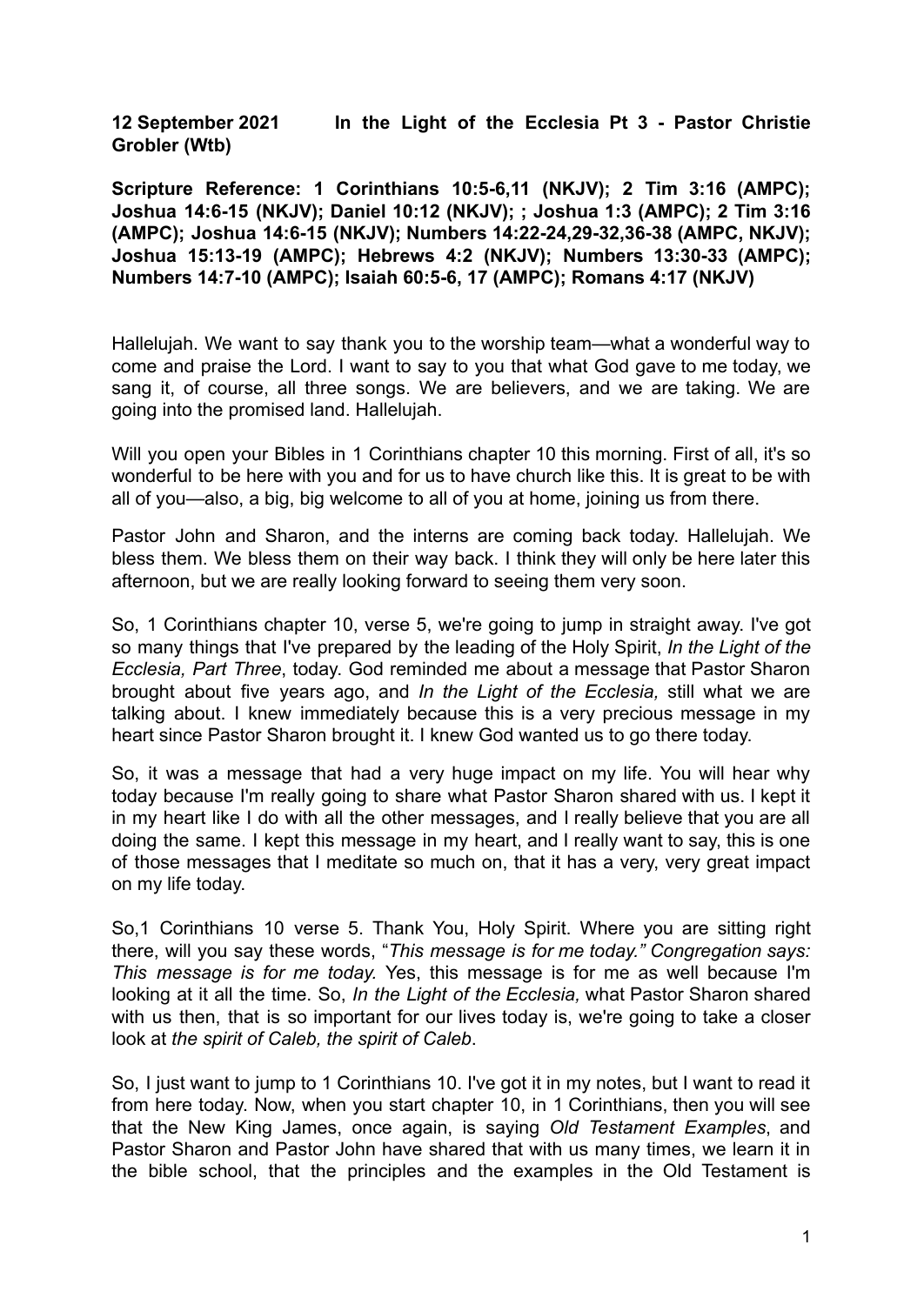examples for you and me today. So look at verse five. ⁵ **But with most of them, God was not well pleased, for their bodies were scattered in the wilderness. (1 Cor 10:5 NKJV)** Now that God came into our lives, barreling with the messages, first of all, *I Will Take the Children,* we have a much greater understanding in what God is saying to us. Please go back to those messages. Please go back to those messages that started last year, where God is saying, *I Will Take the Children*. We've heard so much, but there is still a greater depth of understanding that we need to get from those messages.

Look at verse six. ⁶ **Now these things became our examples, ....(I Corinthians 10:6 NKJV)** And we are talking and looking today at an example just like that today when we look at the spirit of Caleb. These things became our examples. And that's, of course, ongoing in our lives, **to the intent that we should not lust after the evil things as they did**. Then I want to jump to verse 11.<sup>11</sup>Now all these things **happened to them as examples.** Once again, I want my and your ears to hear that, and that's why I've asked you today and where you are sitting again, this is not for mom and dad. This is not for the children; this is for you. This is an example for you and for me today. Verse 11, <sup>11</sup> Now all these things happened to them as **examples, and they were written for our admonition. (I Corinthians 10:11 NKJV)** The Amplified Bible says to admonish each and every one of us.

Then I want to take you very quickly also today, to second Timothy, the third chapter, a scripture that we have come to love very much. It's an ongoing, powerful scripture in our life. 2 Timothy chapter 3, verse 16, the Amplified, <sup>16</sup> Every Scripture is **God-breathed (given by His inspiration)** Why? **and profitable for instruction, for reproof and conviction of sin, for correction of error and discipline in obedience, [and] for training in righteousness (in holy living, in conformity to God's will in thought, purpose, and action).** Very, very important. Also, the Amplified says it very beautifully, **for training in righteousness, in holy loving in conformity to God's will**. (**2 Timothy 3:16 AMPC)**

Remember, God is looking for the ten. He is looking for the ten righteous. We've said last week, we emphasized that, that all born again believers are children of God, but not all Christians live in the same manner for God and being obedient. So, God is looking for this righteous living choice from our part. Then in Joshua, Chapter 14, please, I'm going to take you through the book of Joshua, the way Pastor Sharon did, and we're going to look at many scriptures and numbers. Why? God is talking, and you're going to see it right now, to His people here in the wilderness in Joshua. But we already take a closer look at 1 Corinthians, those people who did not obey God. Remember, there were, and Pastor Sharon stressed this. Remember, and we know this, there were of those Israelites that did not go into the promised land. It's very sad, but it actually happened.

God made amazing promises to them. Like God is making amazing promises to you and me, it doesn't matter your age today. And you're going to see when we look at Caleb today. God is talking to the young people. Yes, He is taking the interns, but more so like Pastor John shared with us, we are a new generation people. What did Pastor John share with us? There's an invitation, a call in our generation coming from God. We have Caleb in our hearts and Joshua in our blood. So, young people,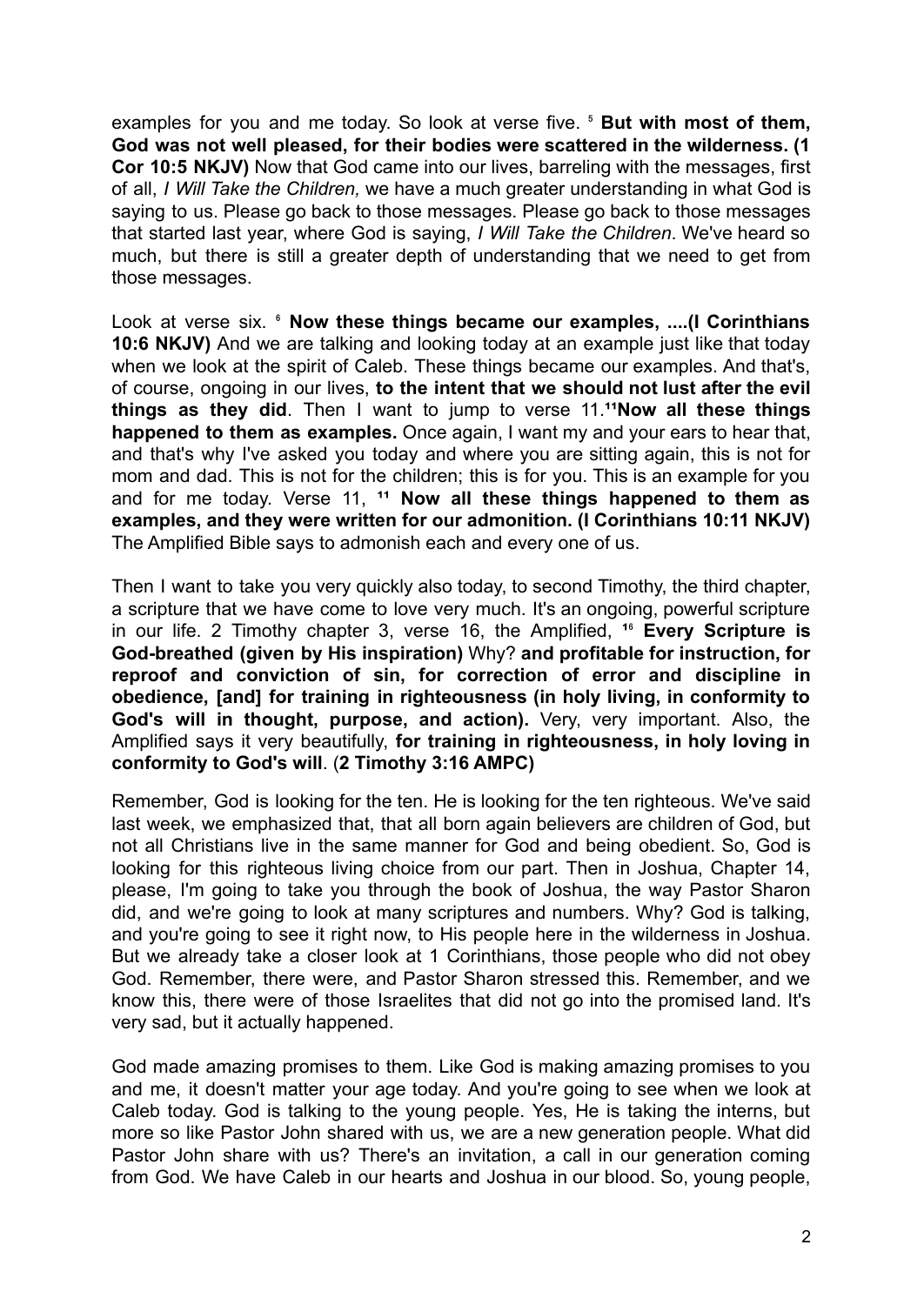older people, I'm going to show it to you today. We've got choices to make. We're not going to die in the wilderness. We're not going to keep on wondering.

So, this is what the Bible says, and we're going to see it often through the scriptures today. People who have received wonderful promises, and when we have a promise, it's a choice to believe God or not.

So Joshua, Chapter 14, verses 6 to 15, we're going to start there. Why? We really want to take a closer look at Caleb today. He had a different spirit. He had a different spirit. So, from the beginning, we're going to hear him speak, and we're going to see what is in his heart. Verse six, ⁶ **Then the children of Judah came to Joshua in Gilgal. And Caleb the son of Jephunneh the Kenzinite said to him: "You know the word which the Lord said to Moses the man of God concerning you and me in Kadesh Barnea.** Look at verse seven; here comes the first reaction out of Caleb's heart. He says, ⁷ **I was forty years old when Moses the servant of the Lord sent me from Kadesh Barnea to spy out the land,** listen to these words, **and I brought back word to him as it was in my heart. (Joshua 14:6,7 NKJV).** That's very, very big today. You are sitting there; I'm standing here today. God knows there are words in our hearts. He knows He knows that, and He knows what's coming out of our mouths.

Now, very, very important. Tuesdays, when we come together in *Prayer Connect* to pray, Pastor Sharon has explained this to us many times, and we love this word. I am so aware of it. I know you are so aware of it, but words are so important. God is listening, and He's seeing what's in our hearts, but more than that, what we are speaking every single day, the angels are coming for those words.

So, look at Daniel chapter 10, verse 12, in the New King James, because what happened to Caleb? Caleb believed God, and what was in his heart came out of his heart, but in Daniel 10, we see exactly the same thing happened to Daniel, and God wants that to happen to you and me. **<sup>12</sup> Then he said to me, "Do not fear, Daniel, for from the first day that you set your heart to understand,** you see, we're talking about the *Law of Recognition, which is the Foundation of Revelation* to change our reality.

Can you see Caleb lived this way? Can you see Daniel? It's being said about him that you are setting your heart to see what God is doing, what we are talking about *In the Light of the Ecclesia.* **You have set your heart to understand,** and this is so important, Matthew 18. Daniel, and you have humbled yourself. You come like a little child, lowly, forgiving, and humbling yourself before God.

Now listen to this, **your words were heard; and I have come because of your words. (Daniel 10:12 NKJV)** And the angel says, I've come for your words. So, there are things in our hearts, and we are going to talk about it today. The angels are looking, and they see what we are saying. God knows we are speaking words. The angels came for Daniel's words because Daniel was speaking the words of faith. Caleb was speaking what God said; he kept those Words. In part one and part two of *In the light of the Ecclesia*, that's what we said. In God's pattern, we've got to hear what God is saying to the messenger of the church and set our hearts because that is to honour our Lord Jesus because that's what He's saying to us.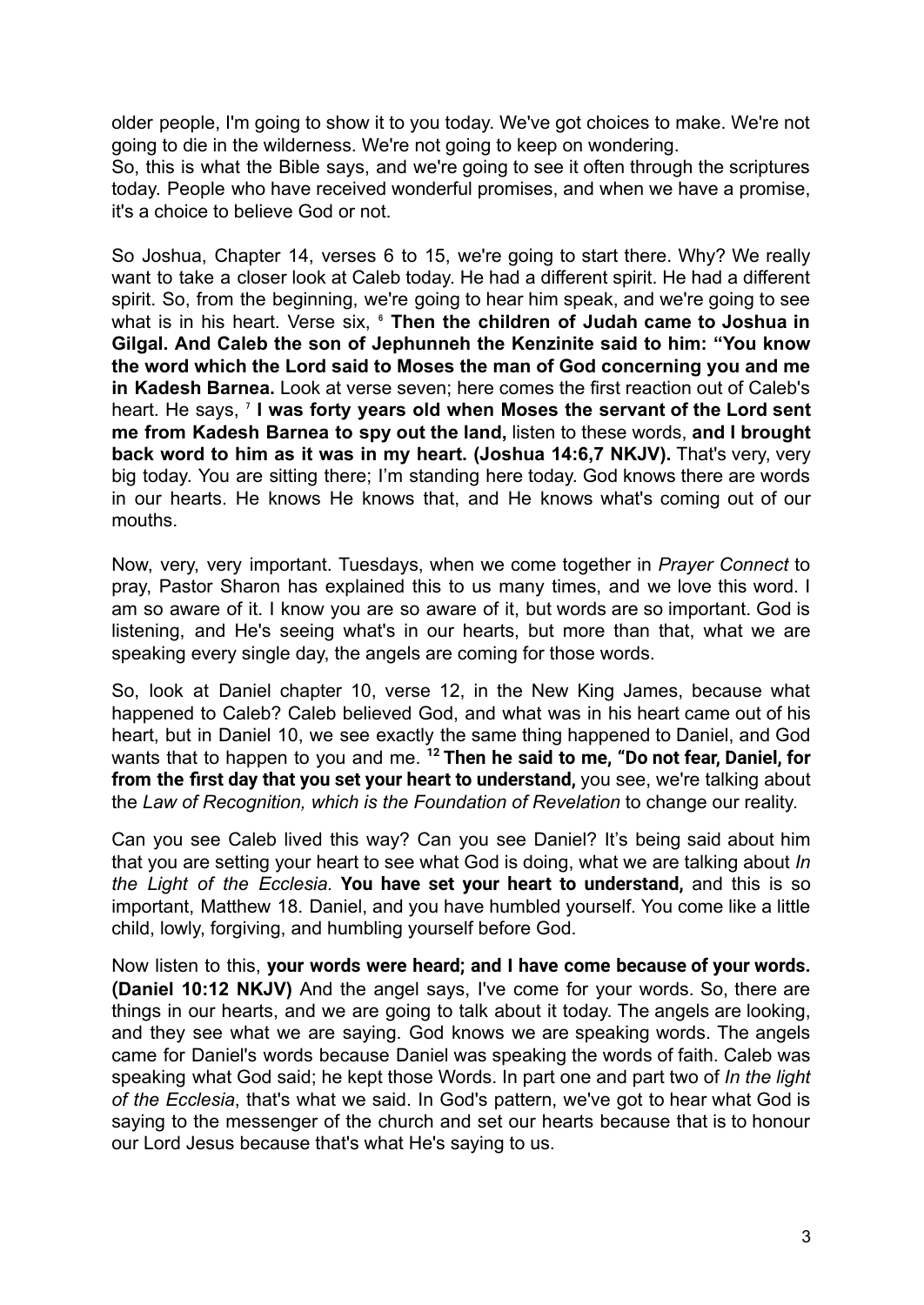Caleb knew what God was saying to him. Daniel knew what God was saying to him. We know what God is saying to us. Now we're going to stay in Joshua, Chapter 14. But this time, we're going to read from verses 8 to 15. I want to jump in here in my Bible before I go to my notes again. Let us look at the words that Caleb spoke, and let us take note today; let us listen to the words of faith that came from his heart. I want to say this, that's why I've asked you to say this and actually, the whole time when you are sitting there, please, this is not a message for your husband and your wife, they must decide for themselves. The children, the young ones, must decide for themselves because the Lord said, "Check your heart." Check your heart because what's in your heart is going to come out. We know how powerful that is in the Word of God.

Joshua 14, verse 7 says, we just read it, but we are so grateful that faith comes by hearing and hearing the Word of God. Here I am, verse seven, Caleb said **<sup>7</sup> I** *was* **forty years old when Moses the servant of the Lord sent me from Kadesh Barnea to spy out the land, and I brought back word,** the same word that God gave him, **I brought back word to him as** *it was* **in my heart.** Now it's making a shift. Caleb is saying something, and the people around him said another thing.

Look at verse eight. **<sup>8</sup> Nevertheless,** Caleb said, **my brethren who went up with me made the heart of the people melt.** They were not saying the same thing as Caleb. Caleb followed the Lord wholly**.** Pastor Sharon emphasised this. He followed God wholly because he wholly believed God.

Why must I, and why must you, check your heart today? Because we're going to talk about it today, he faced giants; he faced giants. We are facing giants today, because of what the enemy is just doing through Corona, the Coronavirus. You must now choose if you're going to wholly believe God or be frustrated a little bit, be afraid a little bit, waver when you see what's going on there. You have to check what is in your heart the whole time.

So verse nine says, **<sup>9</sup> So Moses swore on that day, saying,** Caleb **'Surely the land where your foot has trodden shall be your inheritance and your children's forever, because you have wholly followed the Lord my God.' (Joshua 14:7-9 NKJV)**, I'm emphasising that because God is saying it to each and every one of us. We are going to stand before the Lord, just me and you, not our marriage partners, not your children with you, not mom and dad with you. We have to fully believe the Lord.

Now I quickly want to take you to Joshua, still in the book of Joshua, but chapter one. We spoke about this in the past, and you cannot say I do not know. Moses said **surely the land your foot has trodden shall be your inheritance.** Now let's look at Joshua one, verse three in the Amplified. If you did not know how to take the land, you are believing we are taking the land. Then you're going to see in the Word again today how you take your own land. So look at Joshua one, verse three.**<sup>3</sup> Every place upon which the sole of your foot shall tread**, God says in Joshua one three, **I've given to you, as I promised** you. **(Joshua 1:3 AMPC)** God has given us many promises.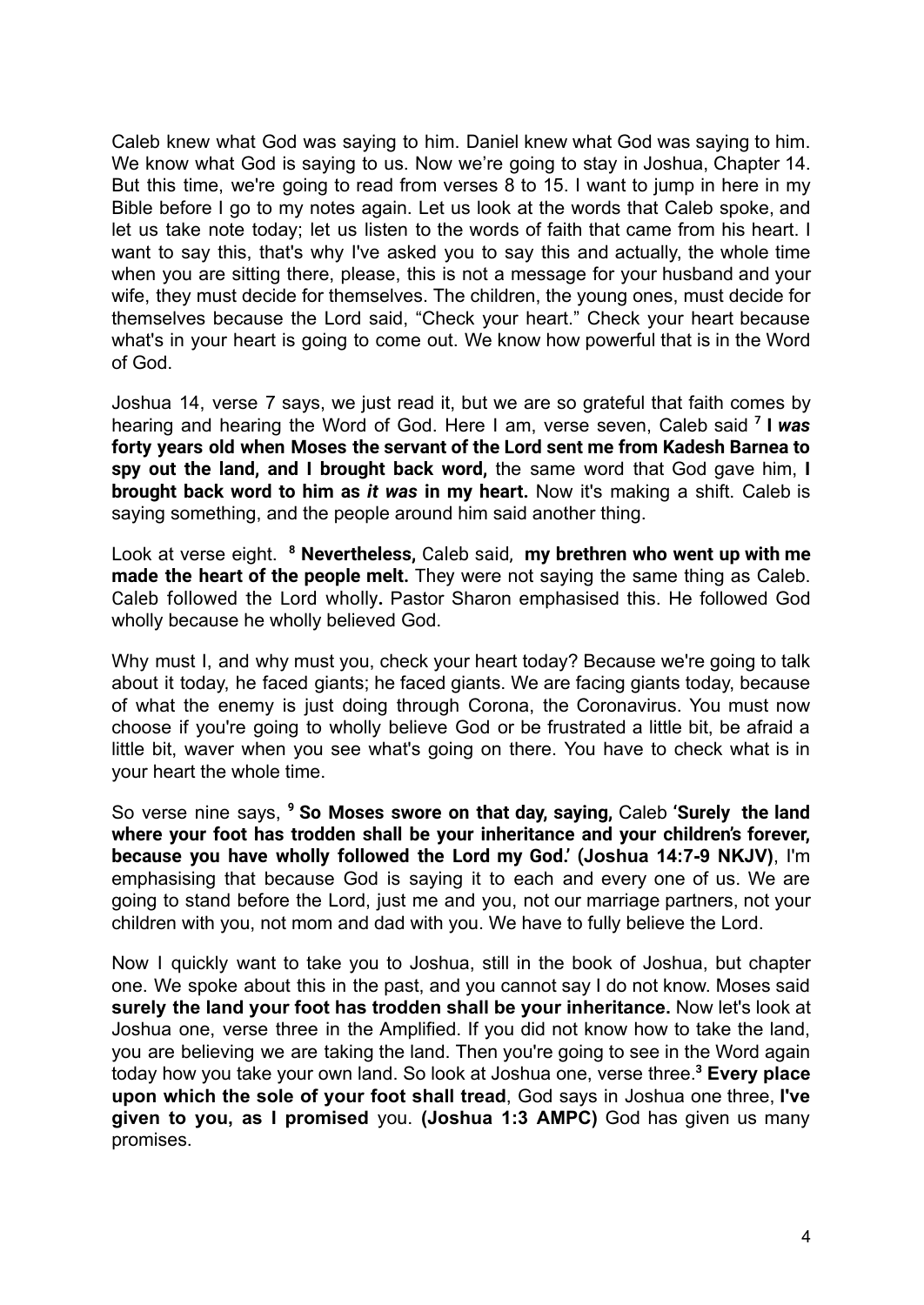I've shared with you in the past that Kenneth Hagin, you know, as you come to Bible school, and you read all of his wonderful books, Kenneth Hagin says, also for you and me. Every place upon which you and I are treading upon. God is giving it to you, you and me. How do we tread upon those places? Very, very powerful answer. You believe with the heart, and you speak with your mouth. That's how you tread upon the places.

I want to ask you today, are you treading upon those places of healing, finances, the opportunities that God has for you a little bit? Are you wavering? Are you frustrated? Are you speaking unbelief? Because at the end of the day, while we are looking at the spirit of Caleb, do you have the same spirit? Are you speaking wholeheartedly what God is saying? Or are you mixing it with a little bit of wavering and fear? This is very important. But you and me, we know today how to tread upon the land that God is giving us. That's very important.

Back to verse 10. In chapter 14, **<sup>10</sup> And now, behold, the Lord has kept me alive, as He said,** still Joshua speaking, **these forty-five years, ever since the Lord spoke this word to Moses, when Israel wandered in the wilderness; and now, here I am this day, eighty-five years old.** I'm going to read it again.**<sup>10</sup>And now, behold, the Lord has kept me alive, as He said, these forty-five years, ever since the Lord spoke this word to Moses.**

Where did we start two messages ago? Since God spoke these words to Pastor John. Can you see again what we are talking *In the Light of the Ecclesia* examples in the Word of God? Me and you do not have the anointing to take ourselves to the promised land. He sends us a messenger with a message, and when we hear that message, we are going to the promised land **while Israel wandered in the wilderness**. I am repeating verse 10, **and now, here I am this day, eighty-five years old. (Joshua 14:10 NKJV).**

We've got Caleb in our hearts and Joshua in our blood. I want to ask all of you here today because I know the enemy is doing this to some of you. Well, he's taking the interns. God is taking the interns. No, we are a new generation people. Are you sitting here today? 40 years old, 50 years old, 60 years old, 70 years old, 80 years old? And you want to say or do you say in your heart? Well, what does God have for me? What will come for me at this age? Is that really going on in your heart because that's not the spirit of Caleb? Caleb says, and I'm going to show you, give me Lord, I'm ready to take the places that you've got for me. But I want to ask you, and I want to encourage you, please, you've got to check your heart and deal with matters in your heart. God is bringing this message to remind us to have this spirit like Caleb to say, Lord, after all these years, I'm ready to occupy.

Look at verse 11. I want to say to you when I've said to you when the message started that I really meditate on this message, and I keep it close in my heart; it means I'm taking it for myself. I'm taking it for myself. I take the words like Pastor Sharon said, messages ten years ago, five years ago, two years ago, and of course, the messages this year. I allow scripture to speak to me, to go into my heart. So I take this very seriously as the example that God is giving me very, very personally.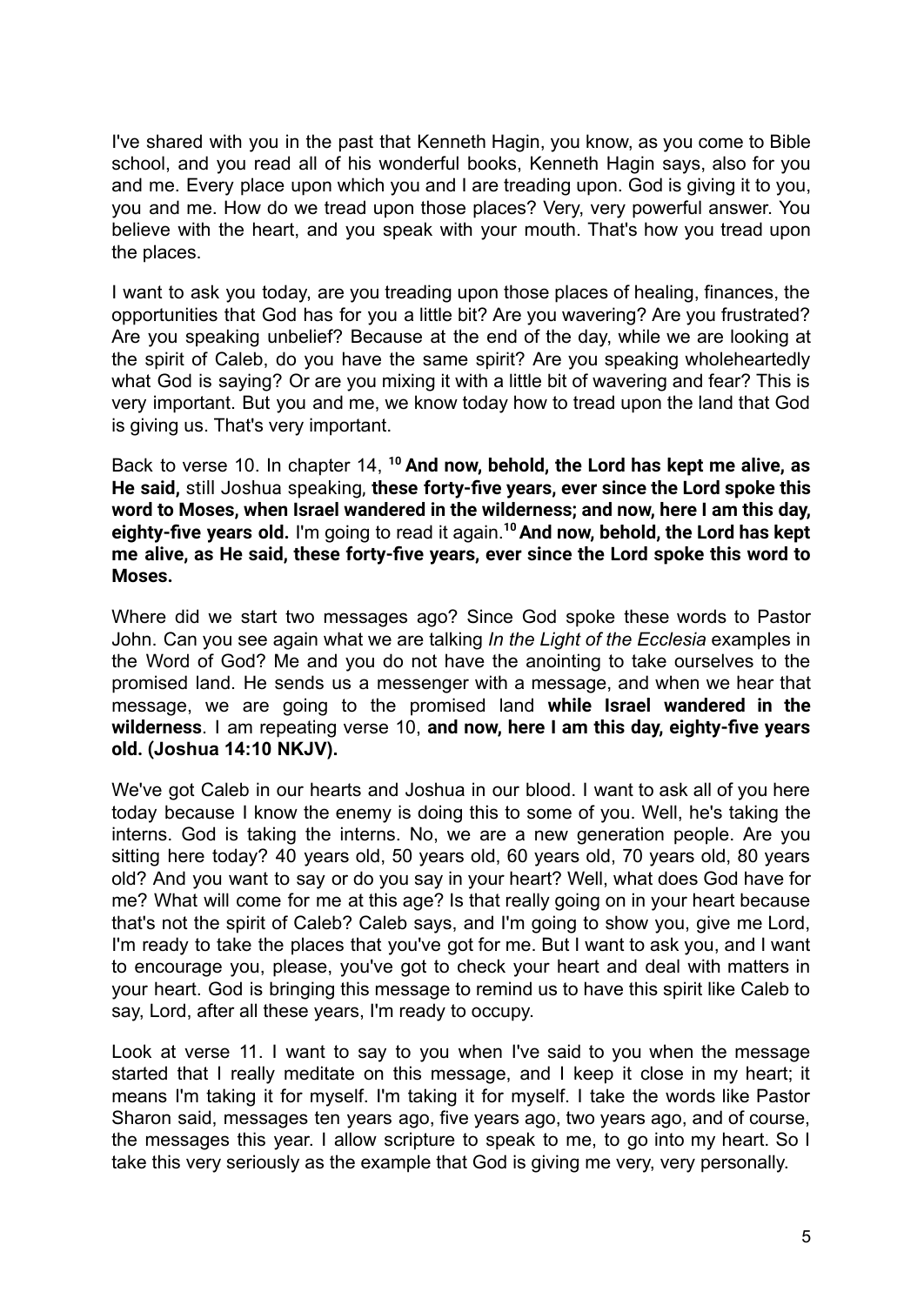Look at verse 11. These are the words I choose to say. Caleb says, **<sup>11</sup>As yet I am as strong this day as on the day that Moses sent me;** very important for you and me. He was living in the reality of what God was saying about his life.

Also, when Pastor Sharon said, "What conversations do you guys have about COVID? Do you entertain all the conversations about fear and the new strands that the enemy wants to bring in?" No, this is the Word. It's a short meeting when we speak to one another. We've got to *Blow Up Our Minds* and also in our family and among our friends.

This is our declaration on assignment, **<sup>11</sup> As yet I am as strong this day as on the day** when God planted us when He called us. Our strength is like iron; like Pastor, Sharon said, "All the days, and on assignment. We've got to choose what we say." Verse 11 goes on, **…just as my strength was then, so now is my strength for war.**

Joh, this is very powerful. Satan… you know, Pastor Sharon ministered about this. That in certain stages in your life, 40 years, 50 years, 60, 70, the enemy comes to you and me and say, "Yah well you know, you are now 50, or you 60, or you 70, you are supposed to have these kinds of symptoms." Those are lies; those are lies, and we cannot entertain it, no!

**…just as my strength was then, so now is my strength for war, both for going out and for coming in.** Praise the Lord for doing business, having family. Occupy the time and the place that God is giving us. What Caleb said is, "I will take up this fight of faith because now is my strength for war; I will take up this fight of faith. I will believe God's Word to me and His promises to me concerning all the areas of my life." Concerning everything. You do not keep something aside; you do not keep something aside.

So, what is Caleb saying here? It's time to attack; I'm ready for this war. What is Pastor John preaching and ministering to us by the Holy Spirit? It's time to attack with our faith; I'm a believer; I'm a believer. I'm going into my promised land. I mean, I can just hear the spirit of Caleb singing that song. So, that is what we are saying. We attack with faith. We attack with joy. We come up in our authority. It's a completely different attitude, a completely different attitude. We must not be overwhelmed because of what the enemy is doing. We have to be aware of this.

Now look at verse 12; we see Caleb all the time. We see the spirit of Caleb coming out all the time. Verse 12, I love it, **<sup>12</sup> Now therefore, give me this mountain**, give me; give me; give me. After everything he went through… some people just want to zone out; they just want to zone out. They don't want to be part of a fight and ruling and raining with Christ anymore. No, no, no, no, **give me this mountain of which the Lord spoke in that day; for you heard in that day how the Anakim were there, and that the cities were great and fortified.**

Very important, Caleb, just like the others in his day, faced the giants. What do you think we are facing? Do you think I don't see what Satan wants to do during Corona with businesses, to the lives of people? Stealing opportunities, causing people to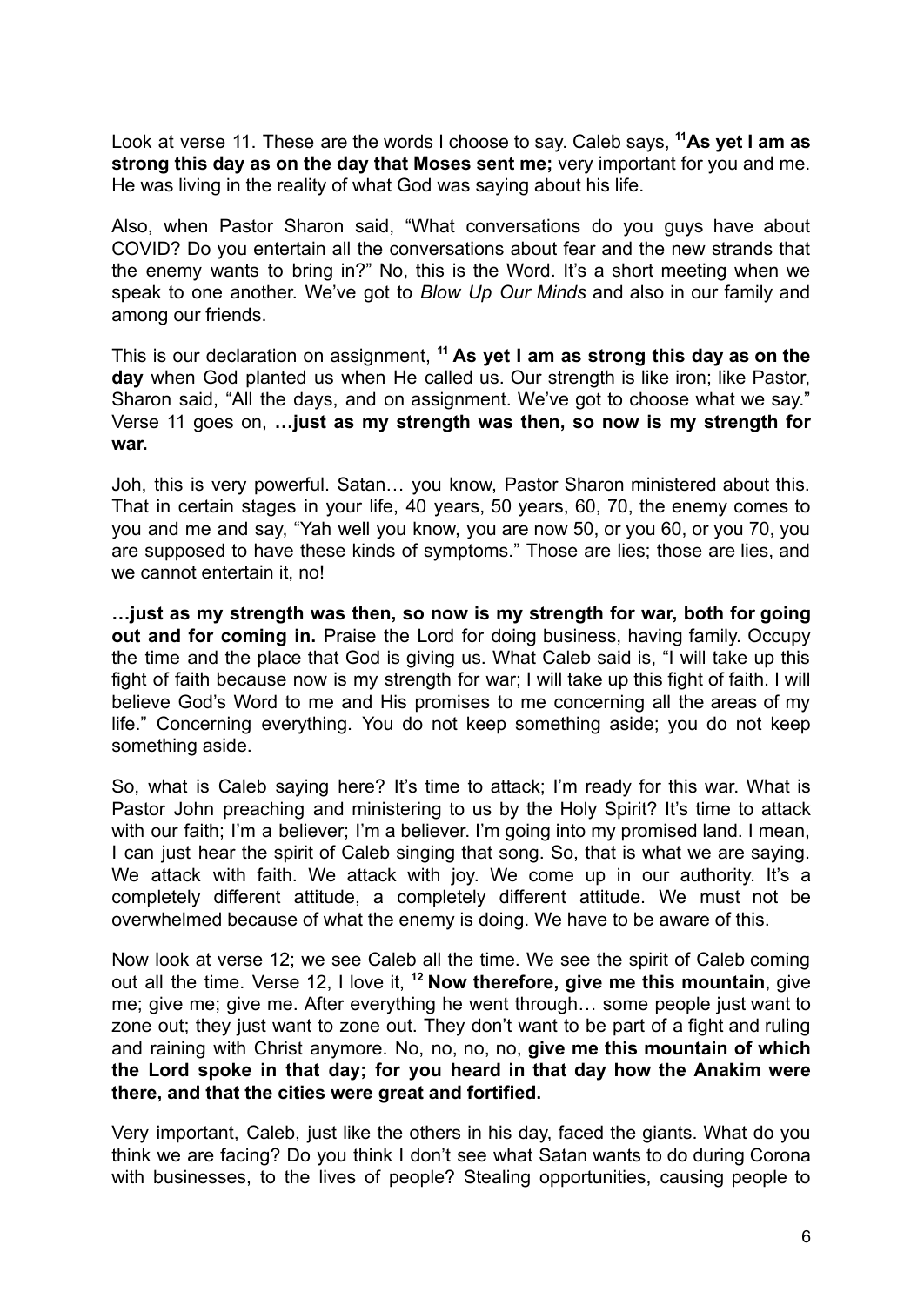despair, talking fear, I know you are seeing the same thing. That is why when the Lord reminded me about this, I knew, I said, "Lord, *In the Light of the Ecclesia*, this is exactly where we are; this is exactly where we are." **…cities were great and fortified. It may be that the Lord will be with me, and I shall be able to drive them out as the Lord said."**

Once again, once again, what is the Lord saying, and what are you saying? God wants us to say what He is saying. We say it many times as believers, "Father, I only want to do as I see You do. Speak what I hear You say." But then we hear Him speak to us as a congregation, now the big question is, "Do we say what He is saying?" or do we want to speak the frustration? Speak the fear? Speak the uncertainty? No, we cannot. I am going to say it, again and again, this morning; me and you, we need to *Blow Up* those thoughts. You are going to see where we are going with this message today. We've got to *Blow Up Our Minds* together in our families. With our friends and our collective greatness, together. We've got to do that.

Look at verse 13 because Joshua is in attacking mode. He has faith, and he kept his faith there. **<sup>13</sup>And Joshua blessed him and gave Hebron to Caleb the son of Jephunneh as an inheritance. Hebron therefore became the inheritance of Caleb the son of Jephunneh… (Joshua 14:7-13 NKJV).** Because he wholly followed the Lord, God of Israel. Do you really, do you really wholly follow God right now? Or are you just hanging around here, seeing and just speaking Christianese sometimes because that's what the rest of the people are saying? No, you've got to make this decision in your heart, and that's why we are talking about repentance.

Repentance is a wonderful thing as you come out of Babylon, as you come out of fear, to come to the Lord, five, six times a day to say, "Lord, forgive me. I did not wholly, fully believe You and fully follow You. I've caused this to come into my heart."

Look at verse 15, **<sup>15</sup> And the name of Hebron formerly was Kirjath Arba (Arba was the greatest man among the Anakim). (Joshua 14:15 NKJV).** The Lord had then rest for them from war. Now, Pastor Sharon shared about this. I am not going to go too deep into this today. The Anakim was also called the Nephilim. That's when we talk, and we see in Genesis 6 when we read about the giants. The Anakim's were there in the beginning when they had to spy out the land; they saw the giants. They were confronted with the giants.

That is why the others said, **<sup>33</sup>…we were like grasshoppers in our own sight… (Numbers 13:33 NKJV).** They are too strong for us than what God said we can do. Because that shows you the inner conversation that is absolutely happening in your own heart. Even if your husband or your wife or your children don't know about it, and we have to check it out. So, the Anakim's, just, in short, were the giants. The Nomad race of giants, violent tyrants of those days who fell on others causing them to fall. Pastor Sharon described it beautifully. They were also called the Nephilim, and David, on several occasions, encountered them. They were a warlock tribe, but Caleb had a different spirit; he did not back down.

Then we discovered, oh, I remember when Pastor Sharon shared this, she said, "Then God showed me what the name 'Caleb' means. Caleb means – All Heart. All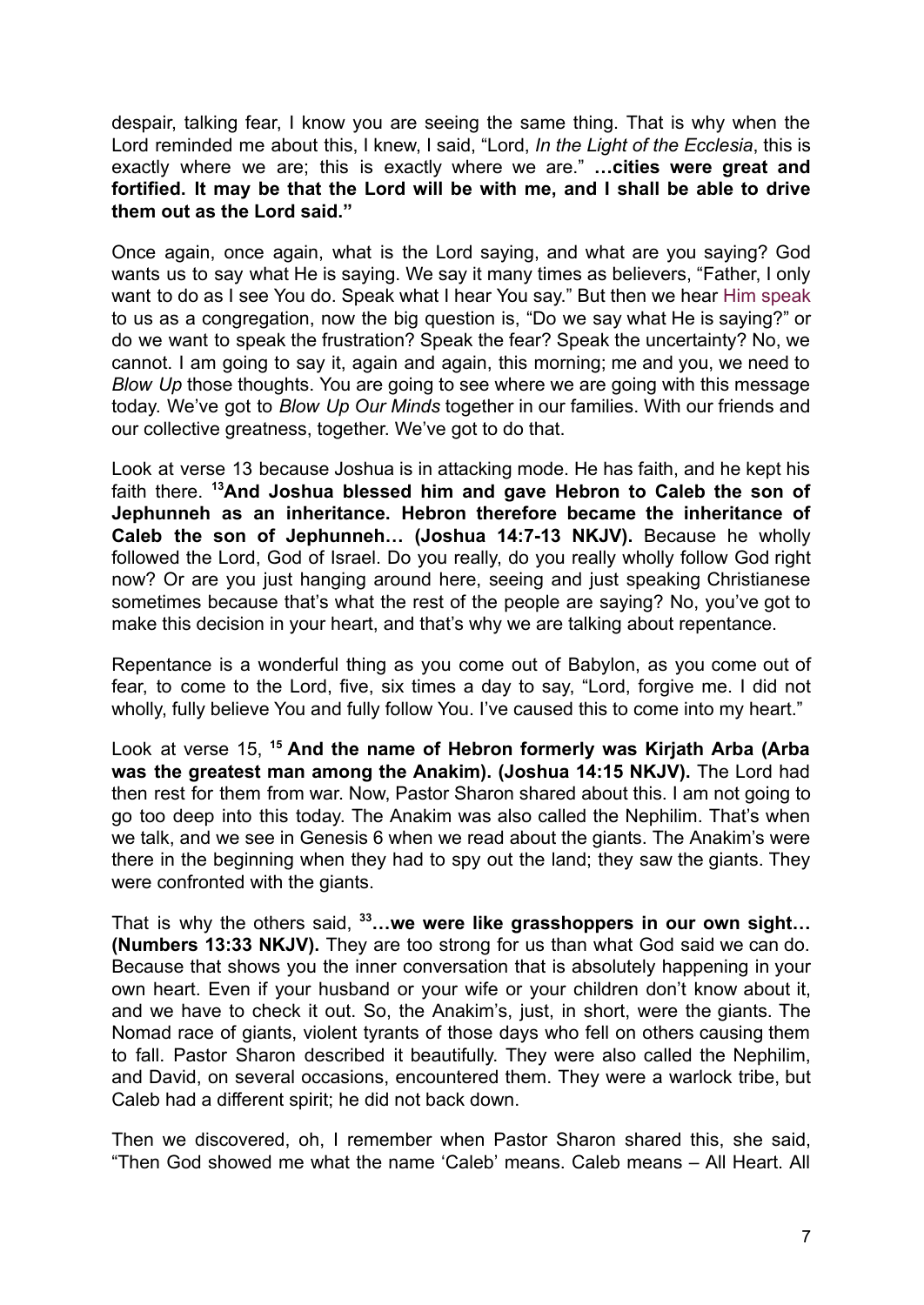heart, and at the end of the day, what is in your heart is going to prevail, and you are going to lift that out. With all his heart, he believed God; with all his heart, he attacked. He kept those 40-plus years, where people murmured around him. When he saw giant after giant, his heart stayed with God. Now, I want to take you very quickly to Isaiah 60.

Pastor John ministered on this a while ago, and the reason I want to show it to you today. One of the interns asked me the other day in one of my moments with the interns; I've shared that about Pastor John's big heart. His enlarged heart. So, let's read Isaiah 60, verse 5 in the Amplified Bible. I'm going to remind you of Pastor John, that he ministered about Isaiah 60, and I've got notes about this. I just want to remind you, but first, God just wants us to have this kind of a heart like Caleb. I just see Pastor John every day with this enlarged heart. His love for God, his love for us. I haven't seen Pastor John in twenty years, dismayed, wanting to drawback. Pastor John is going *Big and Bold*. He's living in the joy of the Lord. All those living examples that we see him live in. Come again, speak the Word of God again and having that faith in his heart. Now, is that also true for you and me?

Oh, yes! And like I said, please remember Isaiah 60. The whole chapter is for you and me to pray about because we spoke about it last week in the light of Zion. The last part of the book of Isaiah, the prophet, is all about Zion, about the church today. Those chapters are specifically for you and me.

Isaiah 60 starts with a rise and shine, come out of the depression that circumstance kept you in, that is touching our hearts in some area, but then he talks about verse 5 in the Amplified. **<sup>5</sup> Then you shall see and be radiant, and your heart shall thrill and tremble with joy**, your heart, at your **glorious deliverance and** your heart will **be enlarged**.

I was sharing with the interns how I'm taking the Word praying for myself. I've said to the Lord, "Lord, I want a heart like Caleb", that spirit, like Pastor John. Meaning I want the enlarged heart **because the abundant wealth of the [Dead] Sea shall be turned to you**. And that's what God is saying to Joshua in the first chapter, be very courageous and very strong. Do not be dismayed. Do not be dismayed. Dismayed means you drawback because of a sudden fright, or something that's hitting your life. Do not be dismayed. Come with this enlarged heart, because you speak to your heart, you put the scripture into your heart, you develop your heart, so that like Caleb, you say, at once, let's take this mountain.

Now, before I read the notes of Pastor John here, some of you will remember, some of you are new, that quite a while ago, Pastor John shared with us about - and I know they made a story about the horse, *Secretariat*. Pastor John just shared a little bit, and there is some of you that will remember that, in the 1970s, he was the Triple Crown Champion, this specific horse and go and see this amazing movie. And he was setting race records in two of those events that he ran in. When they did an autopsy later on on that horse. Do you know what they found? Because people talk about the tremendous heart of this horse that was able to run like that. And spiritually, the Lord showed many of us a long time ago, in the spirit that Pastor John has a heart like that.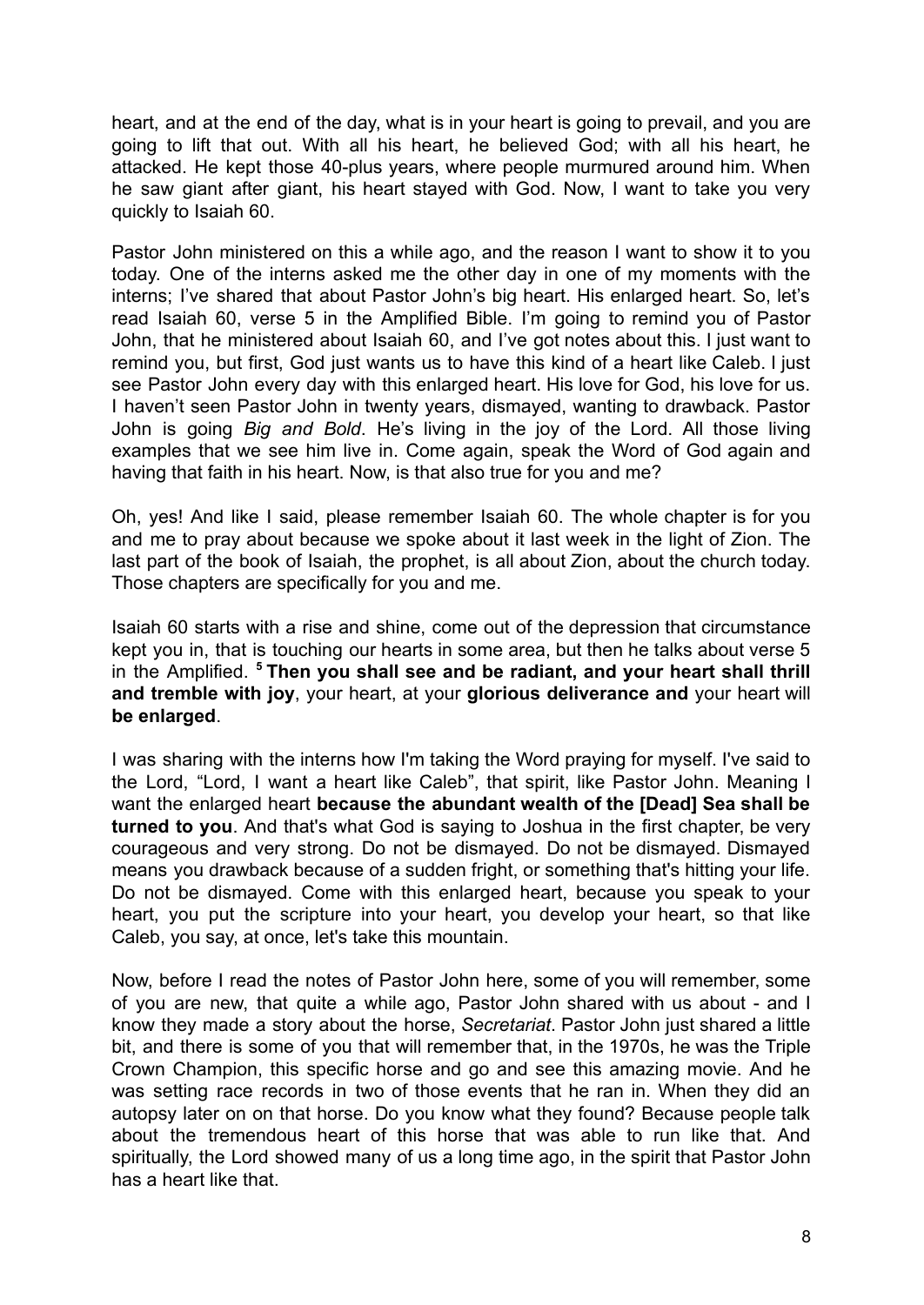When they did the autopsy, you know what they saw, he had an enlarged heart, twice the size of any other horse. That's my declaration. I have the heart of Caleb; I have the heart of Pastor John, that spirit upon me. Why? So that I can keep on, keep on going, keep on doing, keep on becoming what God wants me to do. Satan wants to come and make our hearts hard and sick, but we cannot let the enemy do that to us.

Just before I continue, the prophetic word of Pastor John on Sunday, the 11th of August about this whole chapter of Isaiah. I want to tell you, like Caleb, I'm attacking with that chapter. We spoke about it a couple of times in the Word of God; I am attacking with this scripture. Why? Give me this mountain, Lord, give me this.

I'm just going to…before I go to Isaiah 60…this is just - this is on the web, the highlights of what Pastor John said. *"But this morning when I was spending time with the Lord,"* Pastor John said, "*I had a strong prophetic mantle dropped on me, and I have to obey God now based on what He told me to do this morning. He told me to read this Scripture over us today, and I want you to understand something that when He talks about camels and sheep and goats and vineyards and produce"*, here today, God is actually *"talking about business transactions, companies, money, deals, sales, opportunities."*

Once again, we've got to come praying and speaking this Word, into our finances, into our lives that God has for us. Now, there's a lot that Pastor John is saying here. I want to show one or two things in the book of Isaiah. The Lord said: **<sup>6</sup>The multitude of camels**. That's why Pastor John says, "Isaiah is talking about camels, but God is talking about business transactions, money, deals and opportunities." Camels are those things that are working for you. Cars, technology, everything that you need in your company and in your home." Verse 6, **Isaiah 60:6.** I did not ask them to put that on the board. But you can have a look. **The multitude of camels** actually [The sound cut out]

You know what? When me and Grobbies we pray in the mornings,, and we call in the things which are not as though they are. We call in the camels. We call in the technology camels. We call in car camels. We call anything that we need to assist our life on assignment. God says: "Here it is, I give you the best camels." Listen to what God says. God says, "Men will bring you the wealth of the Gentiles." I'm calling those men. I'm calling them every single day. Because here's the thing, when you do not call something or someone, nothing can come. Really, when you do not call something.

I just want to do it this morning here again. A while back, I gave this example of **Romans 4** in the New Testament. Meredith, I'm going to use you, please. I'm going to call you to come and stand here. Now, when you call something in the name of Jesus to come, it's coming. It's coming. It's not here yet. It's coming. It's coming. It's here. Can you see it? This is very important. If I did not call Meredith, would Meredith stand here? No. Thank you, Meredith. Thank you.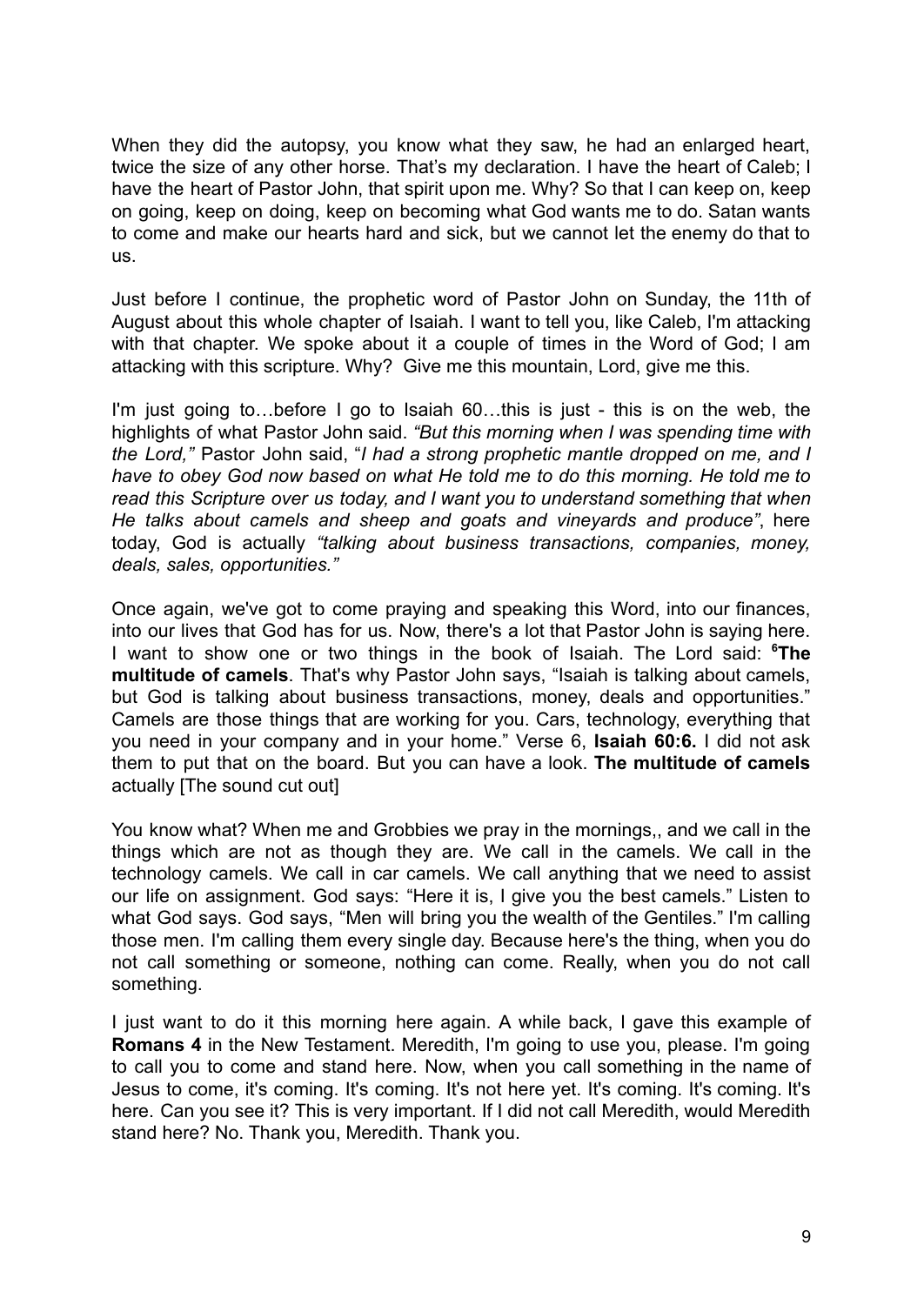**If you do not, Romans 4:17**, **call those things which are not as though they are**. You call nothing; nothing comes but what I wanted you to see. Meredith got up, but it took some time. It's coming. It's coming. It's coming. You cannot cut it off with your mouth to say: "Oh well, I've asked God for this; I've called that thing where it is." Give it time. Give it time with that faith in your heart. It's coming. It's coming. Lord, why did you plant me in Heritage of Faith? Why did you call me here? It's coming. It's coming. The answers are coming. Call those things for your business. Now there are many, many things in Isaiah and of course, **Isaiah 60:17, Instead of bronze I now give you gold.** And we say:" Yes, Lord! Yes, Lord!" Please go and have a look on the website for these message highlights. Very, very important.

Thank you, Holy Spirit, just remember this. We are talking about the heart and the spirit of Caleb, but also the words. That's why I read to you, and we will go there again. But he said in **Joshua 14:12, give me.**

Pastor John said a while ago when he was ministering, but also when he was doing Prayer Connect. He says you and I are not asking God enough. We're not asking God. **Matthew 6** says, where God says in the morning when you have time with the Lord. This is one dimension of prayer. When you go into your private, inner room, close the door. Speak to your Father, who is in the secret place, and He who sees in the secret place will reward you with the things that you come to ask Him. And then he jumps to **Matthew 7**. And he says, keep on asking, keep on seeking. If you do not ask, Caleb came, and he says give me. If you do not come to God like that, "Give me, I asked you. I asked you again." You must see my list in the mornings. I'm not hesitating to ask God anymore. God says, come on. I've got all of that. Check your heart. Check your list of asking. He is just a great Heavenly Father, and He's ready for us to come that way. Praise the Lord.

Also, Caleb, the first meaning of Caleb's name is All heart, all heart, and then his name also means "attack, and forcible." This was a man that went to attack. He didn't wait to see what the enemy would do to him. He was on attack, and people with that spirit, that's how we've got to position ourselves today. And how do we attack? With the Word of God. The self-fulfilling power of the Word.

This morning, before coming here, Grobbies and I were declaring some things about our lives. I just said to Grobbies once again, I said Grobbies, and that we say about our finances, and that we say here, and that we say here. I turned to Grobbies, just purely having a moment of agreement and coming together. I said to him, and he was just; we were in agreement. I said, do you know why we get that? Because the word creates, it's in the Word; it's in the self-fulfilling power of the Word if we will just speak it into our circumstances, call it, declare it and then have it. Hallelujah.

Joshua 15, verses 13 to 19, we keep on seeing how big and wonderful this heart of Caleb was, and a different attitude. Even if you are the only one in your family having that attitude, have it, have it. That's why Pastor John; that's why I went there last week. What does it mean to pick up your cross and to follow Jesus? It means the development of an inner nature, to say, I will do what Jesus did, not to do it in self-will, not to do what the people are doing around me. That's the scripture also in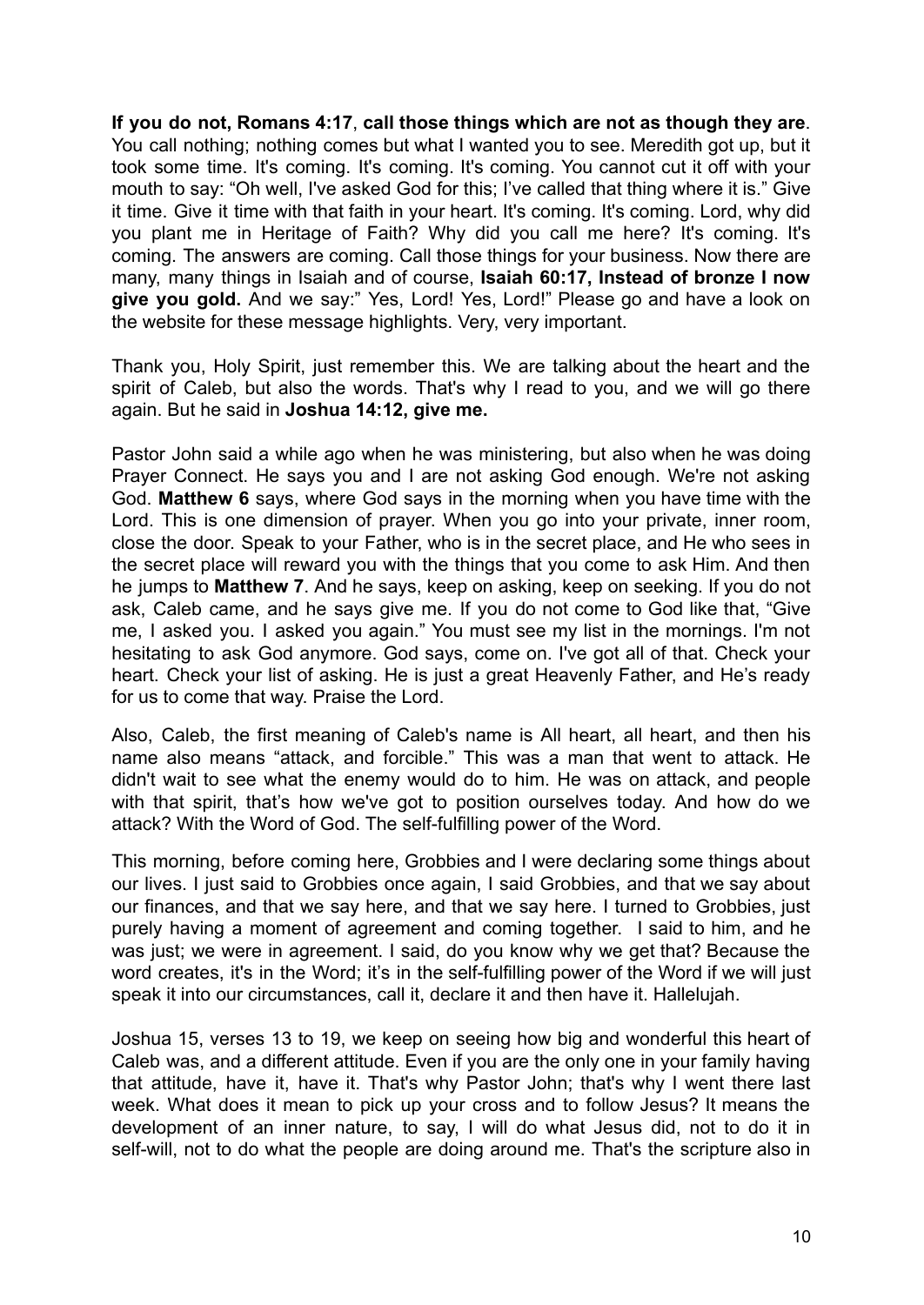that part of *Blowing Your Mind* that Pastor John brought to us where the Lord says, you have to hate Father and Mother, brother and sister, a husband and wife.

What does that mean? Do you mean that you divorce people in your life, and you walk away? No. When they are not saying what Jesus is saying, then you say, "I hate what you are doing. I'm not leaving you. I hate what you are doing. I have to say what my Father is saying." When they are doing anything contrary to what Jesus is saying in His Word, I hate what you're doing. This is not picking up your cross. This is living for yourself, but I choose to follow Jesus. That's what it means. That's what it means, and that is exactly what Joshua did. The others, he said, the others that went with me, the ten spies, the others, they cause trouble, and they cause the people's hearts to doubt and to melt because they said something else that God was not saying. Very important.

Joshua 15 verse 13. **<sup>13</sup> Now to Caleb the son of Jephunneh he gave a share among the children of Judah, according to the commandment of the LORD to Joshua,** *namely,* **Kirjath Arba, which** *is* **Hebron (***Arba was* **the father of Anak).** Again he dealt with giants all the time. **<sup>14</sup> Caleb drove out the three sons of Anak from there:** What do we have to drive out today where Covid wants to speak and Covid wants to steal opportunities and Covid wants to come in? Caleb drove out these three giants, **Sheshai, Ahiman, and Talmai the children of Anak.**

Look at verse fifteen, **<sup>15</sup> Then he went up from there to the inhabitants of Debir (formerly the name of Debir** *was* **Kirjath Sepher)**. I again remember it like yesterday when Pastor Sharon ministered; I'm ministering her words here today. I just want to say how big is this message in my heart? I'm ministering her words here today. **<sup>15</sup> Then he went up from there to the inhabitants of Debir (formerly the name of Debir** *was* **Kirjath Sepher).** Look at verse 16 **<sup>16</sup> And Caleb said, "He who attacks Kirjath Sepher and takes it, to him I will give Achsah my daughter as wife." (Joshua 15:13 AMPC)**

Pastor Sharon said we see Caleb was on the attack here, and he was getting help. Caleb was like, is there a man among you that's brave enough to come with me to fight? Because that's what Pastor John is saying. I'm *Going Big and Bold*. Is there in this congregation, people that are going to come *Big and Bold* because we trust God? We do not fear what the giants and Covid want to say to us.

Caleb says I'm going up for the fight and to occupy, and whoever has the same attitude, whoever is coming with me, I'm going to give my daughter to you. Like Pastor Sharon said so beautifully, he says, and by the way, that's the kind of man I want my daughter to marry, one that is up for the fight. So look at verse 17, and this is what we want for our children, that's what we want for the interns, that is what we want for ourselves. So come on, are we going *Big and Bold* with Pastor John and with Jesus? Yes, Lord.

Verse 17. **<sup>17</sup>So Othniel the son of Kenaz, the brother of Caleb, took it; and he gave him Achsah his daughter as wife. <sup>18</sup> Now it was so** when she came, and this is so powerful. That's why one after the other, as Pastor Sharon ministered, that message stayed in my heart. Look at Caleb's daughter here. **Now it was so when**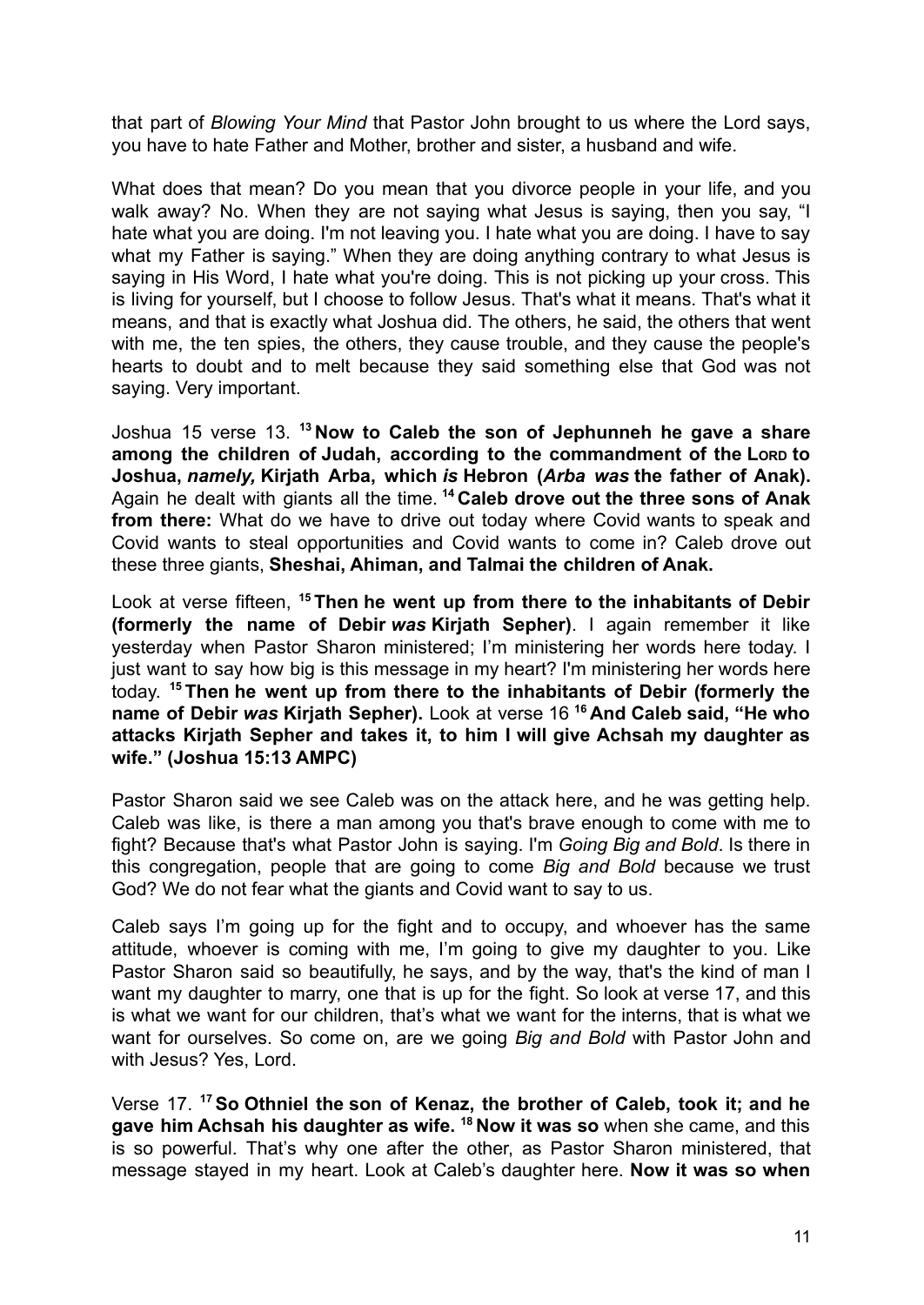**she came to him Caleb's daughter, that she persuaded him to ask her father for a field, so she dismounted from a donkey. And Caleb said to her, what do you wish? <sup>19</sup>She answered, "Give me a blessing;** (**Joshua 15:13-19).** She has the same spirit as her dad, give me. I know what you, my dad was saying all this time.

I'm going to go there towards the end of this message. Can you hear your children are hearing what you are saying? What are you saying to your husband and your wife? What are your children hearing, you say? Because if you have this heart to go *Big and Bold* with God, give me. Get out of my way, like Caleb said. So she said, **Give me a blessing. Since you have given me the land in the South, give me also springs of water." So he gave her the upper springs and the lower springs.** You do not ask; you do not get. You do not call; nothing is coming. So this attitude was even in Caleb's daughter, give me, give me too, I want to occupy.

That's what we are saying to our Lord Jesus, and with Pastor John, through every message that's coming. Caleb had a different spirit. Pastor Sharon wanted just to define that our ears could hear today how important this is. Different means not the same as the other one. Very important, very important. Different means unlike, poles apart, and this is a very important word, incompatible, incompatible. You see, Joshua and Caleb were incompatible with the other ten spies. Why? Just very simple. They did not want to believe what God was saying. So, here's the wake-up call. Can you understand that in church, in our generation, where God wants to bring us to maturity in this *Ecclesia Rising*, that people can be incompatible? If there are ones that is listening to what Jesus is saying, and there are ones that just don't believe Him. That's what God wants us to hear today. That's why we are talking about repentance. Only you can check your heart. Only I can check my heart to say, Lord, am I really following you? Am I allowing any kind of pressure or frustration in my life to come and to cause me to have words different from what You are saying?

Those are the words Jesus is giving to Pastor John and Pastor Sharon. It's His Words; we are going to see here that those ten spies in the people who did not go into the Promised Land actually did not come against Moses; they came against God. That cannot be in our hearts. That's very important. So, the people whom God delivered from Egypt were murmuring, unbelieving, hard-hearted people. This is what the Bible calls them. They did not integrate themselves into the collective greatness, into the ways of God. They were rebellious, disobedient and unwilling. Listen, that's why we read that the Word of God is for correction, for reproof. I mean, this is actually to encourage us today, but we've got to search our hearts. We've got to search our hearts here today.

Let's go to Hebrews chapter four, verse two, and let's just see again when Scripture speaks, when Scripture speaks, to see how God is saying the same thing all the time. In Hebrews 2, God is talking about exactly what happened with Moses, Caleb and Joshua in the wilderness. What happened there? **<sup>2</sup> For indeed, the gospel was preached to (Hebrews 4:2 NKJV)** them, and of course, now today, to us, as much as to the Israelites. But the word which they heard did not profit them because they did not mix that with faith.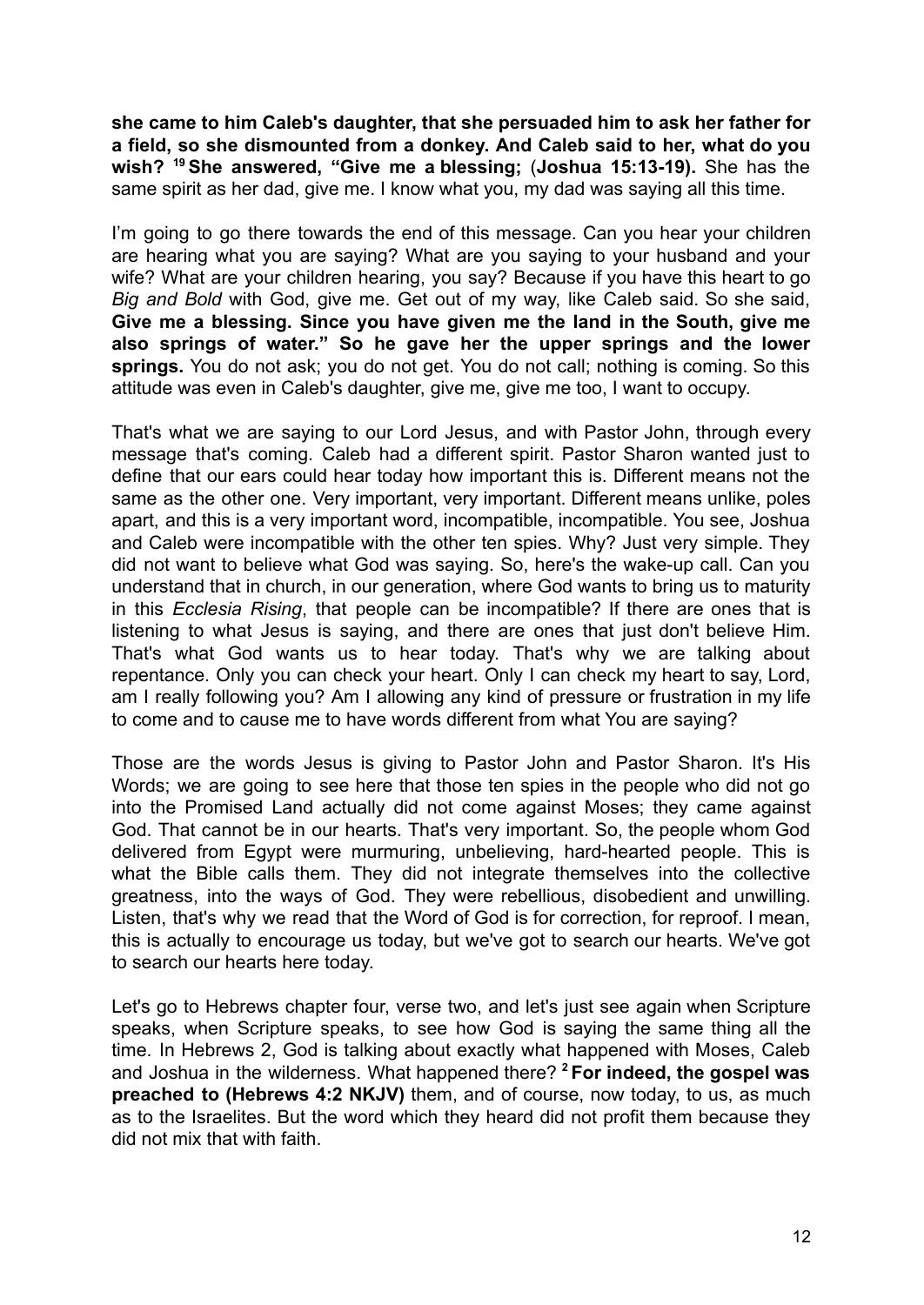So, people, can you understand the real danger, is when the messengers are coming to this Ecclesia? There's a real danger that we just sit there, and we really don't align ourselves with God and don't mix it with faith. There's a very real danger. God says this is what happened to them when He wanted to take them into every promise that He had for them, everything that He had for them. Of course, that's the same with us.

The other ten spies were not united in faith with Joshua and Caleb, who heard. They also heard. We sit here Sunday after Sunday. We hear the messages. I've just shared some of the highlights with you. Do you know that all the messages are being transcribed and are on the web? The full message plus the highlights, but many hear, but they don't believe, and that's not what God wants for us. That's not what He wants for us.

Numbers 14, verse 24, Caleb had a different spirit. Let's see what God says about that. You know, what, in the light of the ecclesia, there are just very, very powerful things that God is showing me. We spoke about last week, we have come to Mount Zion. He talks about the assembly of the church—the ecclesia, the judge of the whole earth and the blood of sprinkling that speaks. God started to show me many things about the blood of sprinkling that speaks, where God testifies. He speaks; even the blood of Abel is still speaking today. Maybe we'll talk about that later today. We've got to see when a person believes God to the extent that God starts to testify about the person; that's the powerful thing in our lives.

Let's see Numbers 14, verse 24, what God is saying in the New King James, **<sup>24</sup>But My servant Caleb, because he has a different spirit in him and has followed Me fully, I will bring into the land where he went, and his descendants will inherit this. (Numbers 14:24 NKJV).** There it is; he had a different spirit, a different attitude. Listen, God wants us to come all in like Caleb with this spirit. Nothing. Just you and me, we've got to deal with our hearts today, where you are sitting where I'm standing. And when I'm sitting there and listening to the messages. This is what God is saying. Please understand, even if you're the only one in your own family. Now, of course, God wants the whole family to come in, but this is not a message for your family today. This is a message that God is speaking to me and you. Only, I can, all by myself, just decide, I'm going to go fully in, I believe God fully, and I am on the attack.

Now, let's take a closer look at Caleb's words, still more words that he's speaking. Numbers 13 verse 30, in the Amplified, and like I said, if you are hearing God today, take this Word, receive these words for yourself, to develop this spirit. **<sup>30</sup>Caleb quieted the people before Moses, and said, Let us go up at once and possess it; we are well able to conquer it.** These words are resounding in my spirit, every Prayer Connect that we pray, this is what's coming out of my spirit, we are able. Can we see, what's attacking our city and the things that want to come against our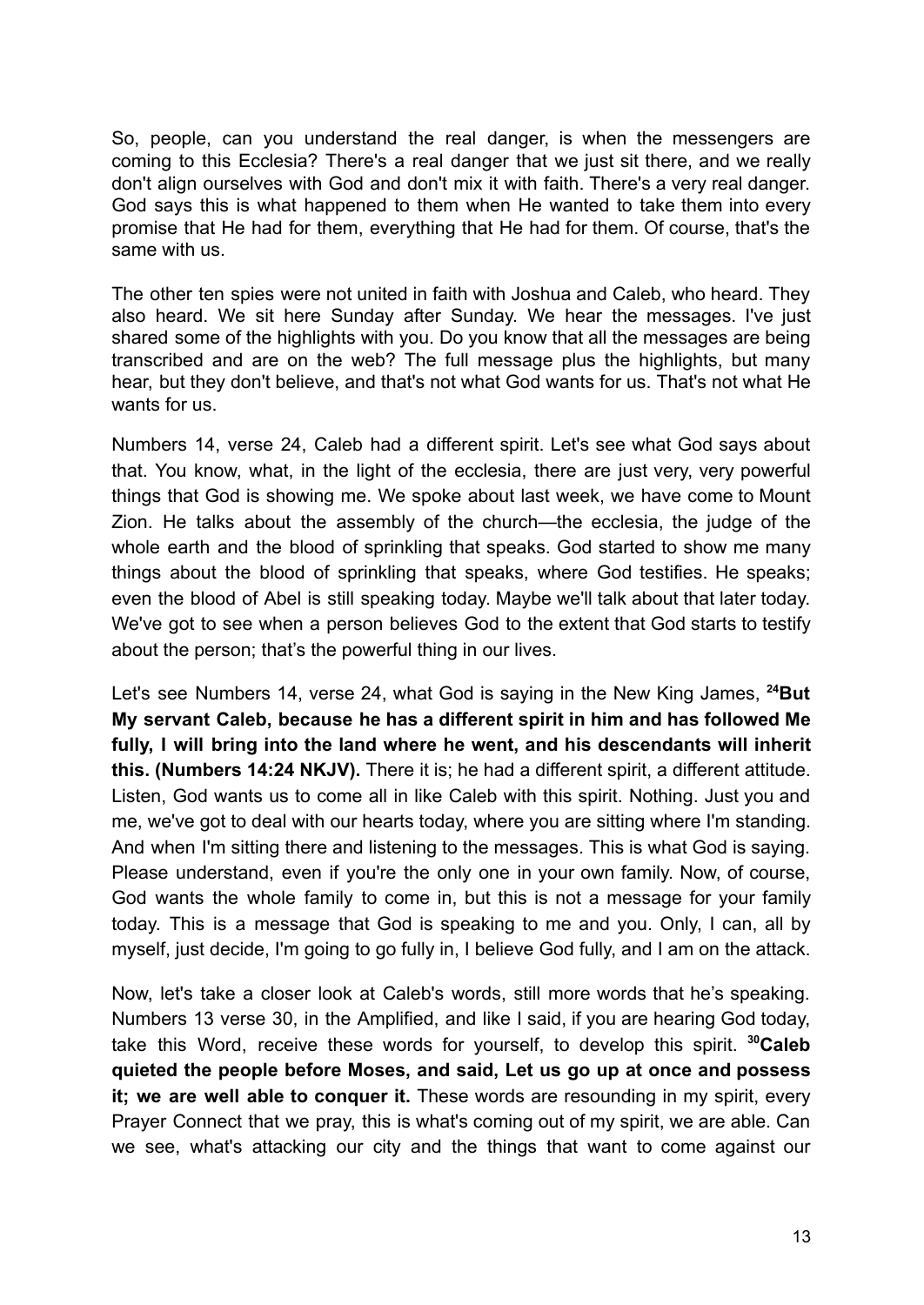president and our nation? To talk about what the enemy wants to do with Corona? There are many giants. These are the words that God spoke to us a long time ago.

I actually brought one of my books, and this is just the way I've got a file and a book with the words that God is giving us every time. I'm going to get there because Pastor John spoke about it. These are the words, *Let us go up at once and possess it because we are well able to conquer it.* Those are the words in my heart for us with Pastor John, in our collective greatness.

[Missing audio] up in the morning, like [Missing audio]. Do you think we all get up in the morning, and we just sometimes feel we can move mountains? Well, sometimes we do, but there are many times when we get up in the morning, and that's not the way we feel, but that's what I say. That's what I say. Me and you, we do not live by feelings, but we live by faith. We live by faith in the self-fulfilling power of God's Word that is getting us. **So let us go up at once and possess it because we are well able,** but his fellow spies, the people around him, said we are not able. Let's look at verse 31, still in Numbers 13. **<sup>31</sup>But his fellow scouts said,** in the Amplified the spies, **We are not able to go out against the people [of Canaan], for they are stronger than we are.**

Now, when we see it like this, we know this story. We hear the scriptures. What's happening where you are working? What's happening where the kids are going to school? Where we have to face things this week coming and the week past. In conversations, are there things that you are telling your wife, your husband, and your children that you cannot do? This is now what we are talking about. We are here with Caleb, "Yes, we say we can. Other people said we could not do it." We come back to what's happening after the church service Sunday afternoon, facing Monday, facing Tuesday, facing every day where we live, because that's where some of these conversations are coming out. Where we want to justify just like the other 10 spies, but you must just understand how tough that is. You must just understand why I cannot do that. We cannot do that. We cannot do that.

Verse 32 said **<sup>32</sup>So they brought the Israelites an evil report of the land which they had scouted out, saying,** that word is so important, the Bible says, what is in your heart is going to come out. What is in your heart is going to come out, and your children are going to hear. Either like the daughter of Caleb, "Give me too. You've got this spirit in you to take; I've got this spirit too." Or like the ten others said? What were they saying? The **land to which we went to spy it out is a land that devours its inhabitants. And all the people that we saw in it are men of great stature.** Verse 33, **<sup>33</sup> There we saw the Nephilim [or giants], the sons of Anak, who came from the giants; and we were in our own sight as grasshoppers, and so we were in their sight. (Numbers 13:30-33 AMPC).** Only you today and only me today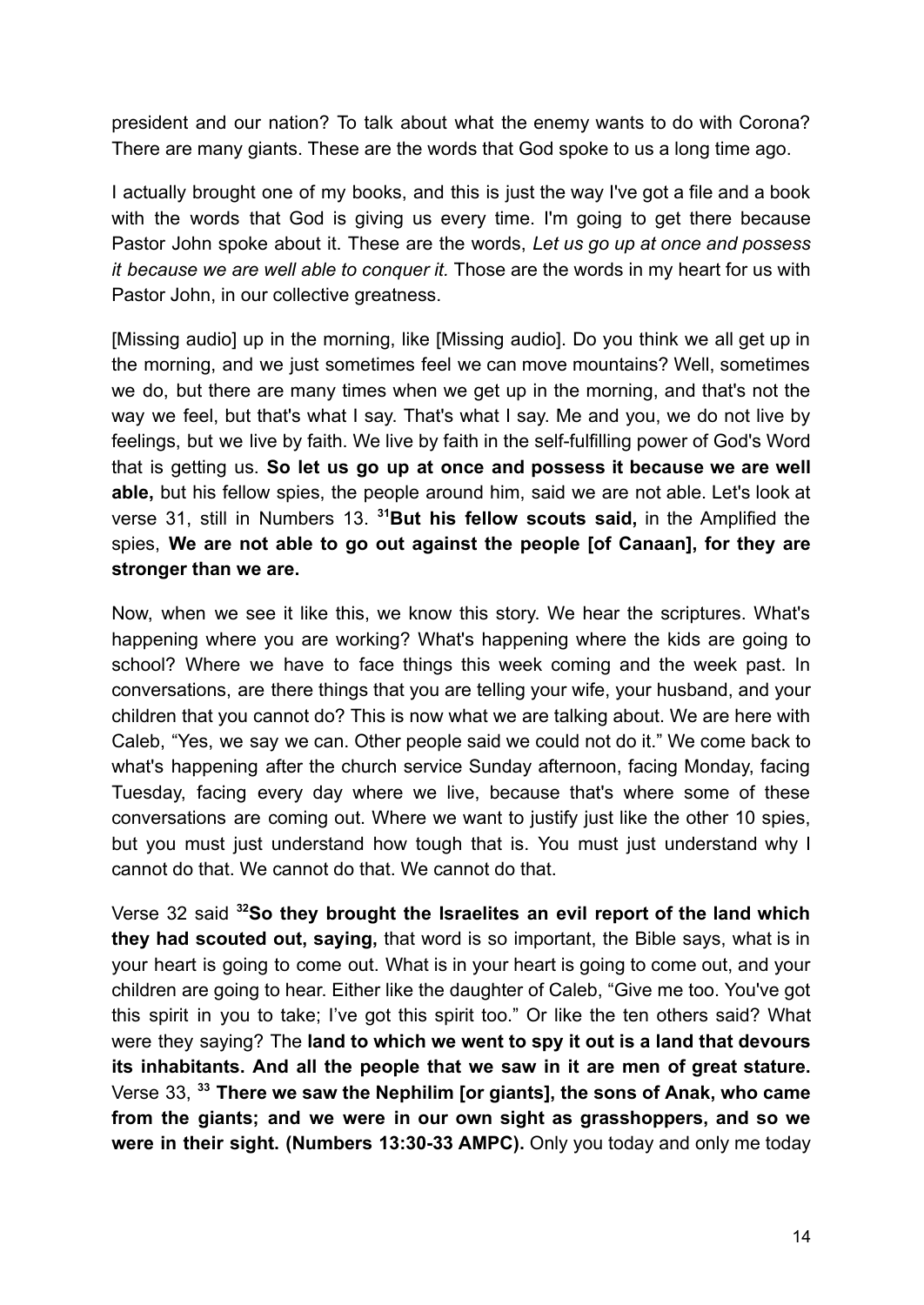really know what's going on in your heart. What's really going on in your heart. This is an evil; the New Testament calls it the evil, unbelieving spirit.

I can't remember if it was Brother Copeland or Brother Jerry that said it many, many years or even Dr Creflo that said it at one time. What is the greatest honour we can give God? It's actually to believe Him. The greatest honour we can give him. That's why the Bible talks about the evil, unbelieving spirit. Oh, thank You, Holy Spirit, It was Dr Creflo Dollar many, many years ago. The Holy Spirit is reminding me of what happened to him. The enemy came to attack him and his family. And at one stage he said to the Lord, he said to the Lord, "Lord, what can I do to really get the enemy back?" Dr Creflo Dollar, you know what the Lord answered him. The Lord said this to him? I'll never forget it. I'm talking about 25 years ago. The Lord said to him, "Do to him what you do to Me, just don't believe him." That's massive. That is how you can really hurt the enemy, just don't believe him. Many times, of course, when we yield to the enemy, and not to the Holy Spirit, that is the greatest dishonour because that is actually what those spies did. It was irrational dishonour because God says, "I'm giving you the land." God is saying to us today, "I'm giving you the land. Come Big and Bold with your faith because I'm giving it to you."

Verse seven, and this is very, very important for us today. **<sup>7</sup>And they said to all the company of Israelites, The land through which we passed as scouts is an exceedingly good land.** Look at the audacity. I mean, God says He's giving us the land, the land is good, but we're telling you we are grasshoppers in our own sight and in their sight, and we can't take it. Verse eight. **<sup>8</sup> If the Lord delights in us, then He will bring us into this land and give it to us, a land flowing with milk and honey. <sup>9</sup>Only do not rebel against the Lord.** Well, actually, this is Caleb speaking here. **Only do not rebel against the Lord, neither fear the people of the land, for they are bread for us. (Numbers 14:7-9 AMPC).** God has already given us this Word. This is why I brought this book that I shared with you in 2018. Pastor John was already talking about it in God's preparation for us to take the land.

Look what Pastor John is saying here, right in the beginning, where the year started in 2018. When the Holy Spirit came through Brother Jerry to say, we have to say every single day, "Show me Your glory, Lord. Show me Your glory." And God did not tell one of us to stop. "Show my children Your glory, Lord. Show me Your glory in my workplace. Show me Your glory in this situation. Pastor John said *God delights in me because Jesus is in me. The giants are bread to me, I am consuming them so easily, and it will make them part of my testimony.*

What Pastor John ministered, I already wrote it in the form of a declaration. Since then, every now and then, I would get out this book, and I would go back to that message that Pastor John ministered, and here Pastor Sharon is speaking about the spirit of Caleb, *I'm saying it again, the giants are bread to me. I am consuming them*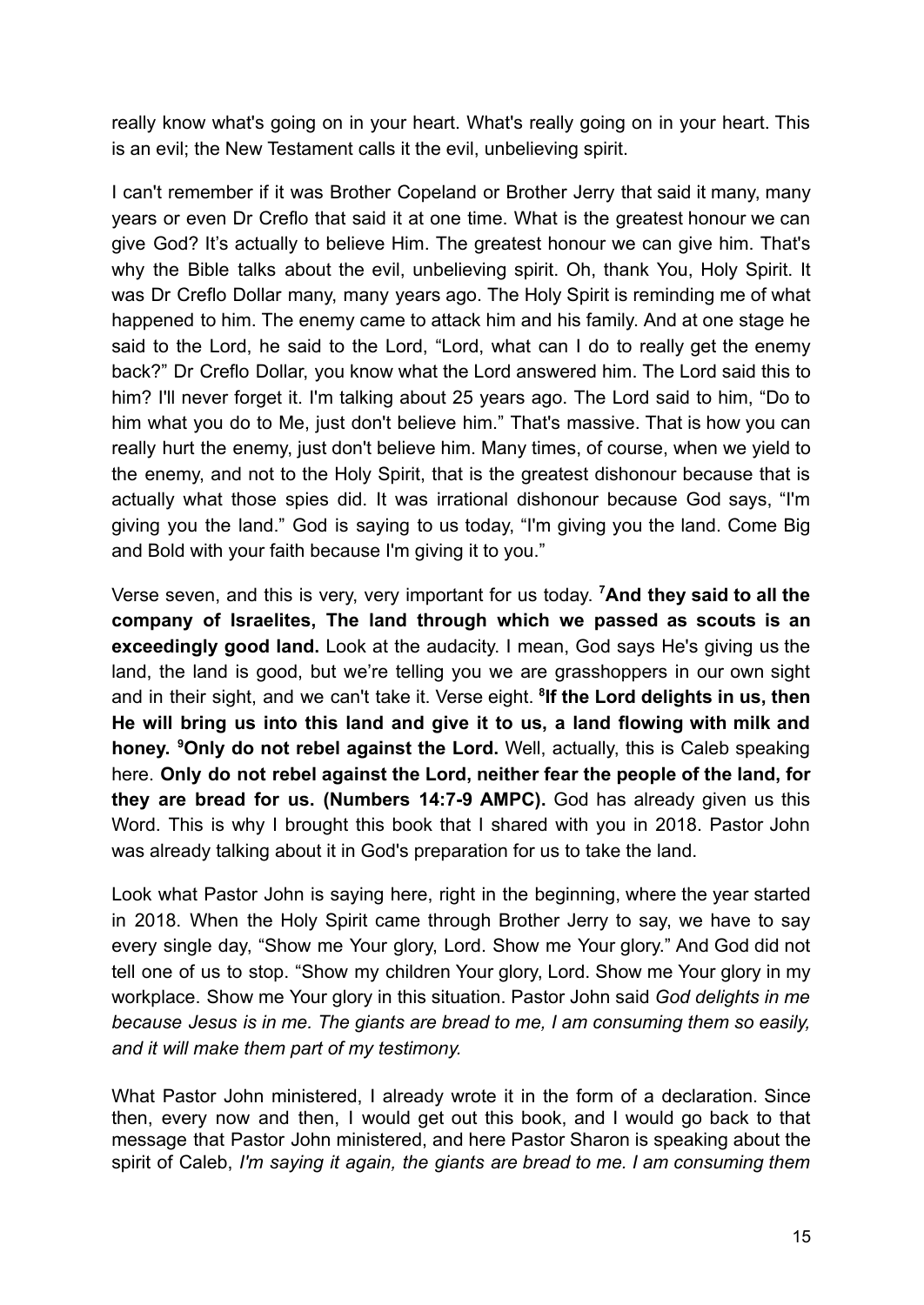*so easily.* That I put it in my heart, I put it in my heart, because I know I'm going to face giants, *but God says no problem, you will consume them so easily. It will make them part of my great testimony.* If you stay there with God, what do you think is going to happen when those giants are showing up? You're going to consume them so easily by the wisdom and the leading of the Holy Spirit.

They are like nothing before us, Pastor John said, Numbers 14 verse 9, *<sup>9</sup>* **Their defense and the shadow [of protection] is removed from over them, but the Lord is with us. Fear them not.** And that is what we are saying. Now Pastor John said much more. I've got it all here, but I'm not going to go there right now. I want to go to verse 10. **<sup>10</sup> But all the congregation said,** can you imagine this? [The sound cut out] **… to stone [Joshua and Caleb] with stones. But the glory of the Lord appeared at the Tent before all the Israelites (Numbers 14:9-10 AMPC).**

We must understand this as a people. *You have to deal with fear in your life,* Pastor Sharon shared in that message, *or you will not get your promised land because fear and faith are incompatible.* At the same moment, you cannot believe and fear in the very same moment. It's going to be one of the two. It's going to be one of the two, and then Pastor Sharon said a very big thing. *You've got to displace your fear with faith. Do you think David did not experience fear?* When he went up against Goliath in his humanity? Of course. *But he came against the enemy with words*. *Daniel, the Lord says, I'm coming for your words, Heritage of Faith people. David said I'm coming to you in the name of Jesus, and in my covenant, he came with words because the New Covenant sees God and says it very clearly. God did not give us a spirit of fear, but of love, power and a sound mind. So, many of the Israelites yielded to fear, but that was something Caleb and Joshua did not do.* They did not yield.

So, let's go to Numbers 14. I'm going to close with this today. Numbers 14, verses 9 to 10, Caleb and Joshua, before I read that as much opportunity to fear as the other ten spies, but in Pastor Sharon's words by the Holy Spirit, they refused, and they refuted fear. It is something that you've got to do. Do you think you're the only one at night sometimes thinking about your finances? And what the enemy is shouting at you? Do you think you're the only one during the daytime? Or in the night, facing things that you and I have to face? No, Joshua and Caleb refused and refuted fear.

Look at Numbers 14, verses 9 to 10. These last scriptures are all in Numbers. I hope I did not put on the piece of paper Joshua because it's Numbers 14 verse 9 to 10. **<sup>9</sup> Only do not rebel against the Lord neither fear the people of the land, for they are bread for us.** Like we started to read. **Their defense and shadow [of protection] is removed from over them, but the Lord is with us. Fear them not. <sup>10</sup> But all the congregation said to stone [Joshua and Caleb] with stones. But the glory of the Lord appeared at the Tent of Meeting. (Numbers 14:9-10 AMPC)** I know we already read that **of the Israelites.** What did we say? What did we say last week? Our enemies are now coming cringing before us because fear and dread is falling upon our enemies.

Part of what Pastor Sharon said in that message is she said, *this time of God is our time. Now keep your spiritual wits about you. Keep your eyes open, our enemies*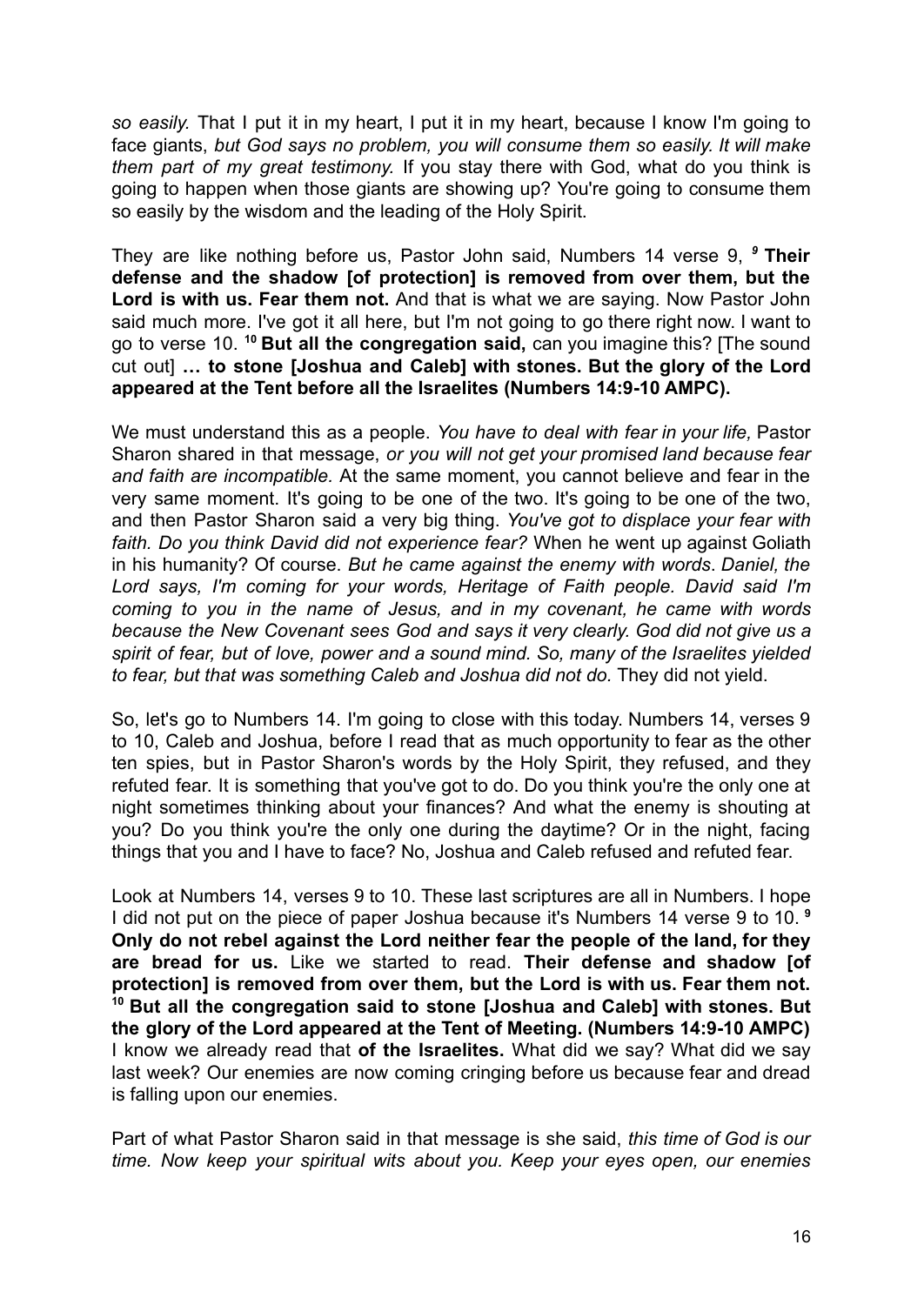*have already been scattered, and their hearts are melting.* Remember what we've said? God says, "Now I'm going to give you the power to get to wealth to establish My covenant." God says, "Come on, they are ready to give it to you." This is what I understood then when God says; I'm giving you the land, everything about the details to get the land is then, in that word, *happening*.

If God says, then I'm giving you the land, it means that the people living in that land, in Babylon taking for themselves, their hearts are now, right now melting, they are ready to give us everything that when the Holy Spirit will deal with us in matters in business, buying houses doing things, the Holy Spirit will lead us and when we go to ask that they will give it to us. That's what the Word says. That's where our faith must be. That's how the Holy Spirit is going to lead us and help us, but if you have a heart, believing like that, very important.

Then Numbers 14 verse 22. We move on. **<sup>22</sup> Because all those men who have seen My glory, and My [miraculous] signs which I performed in Egypt and in the wilderness, yet have tested and proved me these ten times, and I have not heeded my voice (Numbers 14:22 AMPC).** Now, I've shared with you a little while ago. That's why I've said to you that they have actually not rejected Moses or afterwards Joshua, but God. Look again at verse 22. **<sup>22</sup>Because all those men who have seen My glory,** *I'm planting you; I'm leading you, I'm bringing you to the places where I want you to be.* You **see My miraculous signs which are performed in Egypt, in the wilderness,** *yet they have tested them prove Me,* says God.

That's why we come back; that *Irrational Honour* is to absolutely believe God. Trust Him in the patterns that He has for us. That's why I've said with you, this just to name two things today. There are two things that Satan uses very successfully against believers. Number one, it's time. Satan comes and says, like Abraham, "Well you said, I am going to have a son, where's that son?" So time because we live in the realm of time, Satan wants to come and say to believers, "Well, You say I must ask God, I must ask many things. So where is it?" I just showed you when I've called Meredith, and Abraham believed God.

The other thing that Satan is using against all of us is people. Remember how often Pastor John ministered, and I'm going to go there today. God decided to use people. God decided to use a mum and dad with children in the house. The children don't like it when mum and dad says, make your bed, take out the trash, do this or that. That's, of course, where rebellion can start in the heart of a child, but then God has that authority in the Church, in our Government. Satan comes, and he says, "No, you've got to do your thing. You've got to be independent." Satan doesn't want us to live according to the patterns that God gave us, and that's exactly where security, safety and success lies. So, I'm just mentioning it here, because they came against Moses, they came against Joshua; we cannot do that because those are the easy things where Satan wants to take us out, even before we start.

So verse 23, **<sup>23</sup> Surely they shall not see the land which I swore to give to their fathers; nor shall any who provoked (spurned, despised) Me,** says God, not the leaders, not Pastor John, not Moses, not Joshua, **those who (spurned, despised)**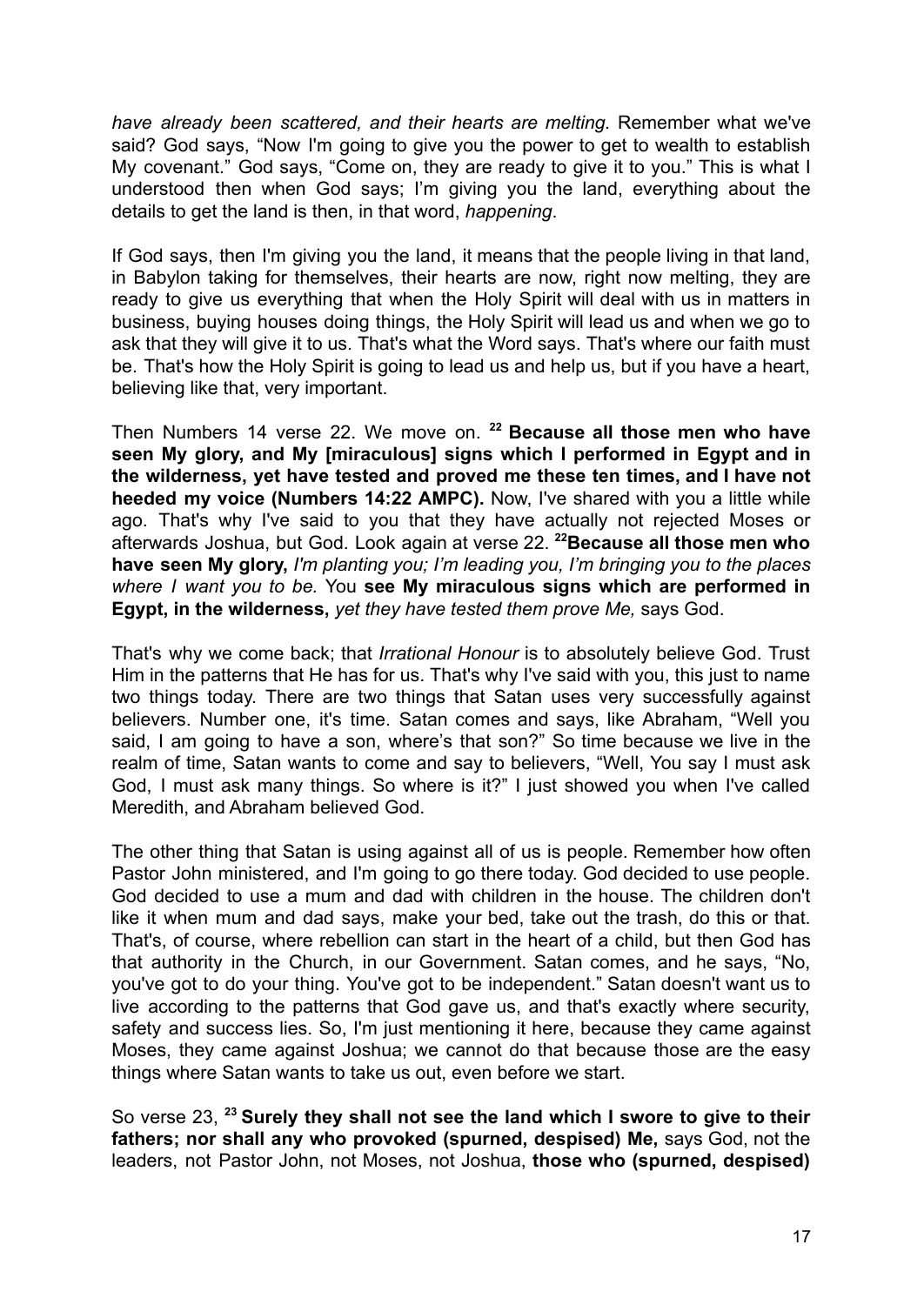**Me (Numbers 14:23 AMPC)**. That's why I've said, "What is the greatest honour we can give God?" It is to actually believe Him. Look at verse 24. **<sup>24</sup> But my servant Caleb, because he has a different spirit, and he has followed Me fully, I will bring him into the land into which he went and his descendants will possess it (Numbers 14:24 AMPC).** We already read that, but I want to show it to you again.

So, can you see if you reject God's delegated authority, you're actually coming against Him? That's why we say today that Caleb had a different spirit, and you have to look at your own heart? He had a conquering spirit. He had a spirit that was ready to attack and to war and to take what God had for him.

Then Numbers 14 verse 29 in closing. The Lord says - just before I read it - if we don't believe God, and this is what I want you to see in closing, this is very, very real. It's real in every generation, for assignment with people in every generation. There is another side. If you don't believe God, there's a real other side of the coin. There is. We have to understand that today.

Verse 29 says**, <sup>29</sup> Your dead bodies shall fall in this wilderness—all who were numbered of you, your entire number from twenty years old and upward**, Why? Because you **have murmured against Me.** What's going to happen? Verse 30, **<sup>30</sup>Surely none shall come into the land in which I swore to make you dwell, except Caleb son of Jephunneh and Joshua son of Nun.** Verse 31, **<sup>31</sup>** B**ut your little ones,** and of course, this is the message that God came barrelling into our lives: *I'm taking the children* out of Babylon. The way that you wanted to live for yourself, the way that you are so comfortable in the world system. **<sup>31</sup> But your little ones whom you said would be a prey, them will I bring in and they shall know the land which you have despised** *and* **rejected**. If we do not believe like Caleb, there is another side of the coin, unfortunately, but it's very real. Verse 32. **<sup>32</sup> But as for you, you're dead bodies will fall in the wilderness**. **(Numbers 14:29-32 AMPC)**

Numbers 14:36. <sup>36</sup> **And then men will Moses said, to search the land to return.** And now I want to talk to you really in ending here today, about the collective greatness. God is at least looking for the ten. God wants all of our hearts. God wants us to go in, but what can happen? It happens in your family; it happens between husband and wife; it happens between children. Let's see what happened here. And we have to be very, very careful. Verse 36, numbers 14, **<sup>36</sup> And the men whom Moses sent to search the land, who returned and made all the congregation grumble** *and* **complain.** They made the congregation; you can make others around you and make your family members dismayed. You can say things that will cause. Verse 37. **<sup>37</sup>Even those men who brought the evil report of the land died by a plague before the Lord**. **(Numbers 14:36-38 AMPC)**

So, let me ask you today, if you and I grumble a little bit, we are frustrated, and we waver a little bit. Do we think that's okay? No, it's going to make someone around you look at you and think: "What is this? Why are you talking like this? God says we are well able. At once. Why are you talking like this? Why do you speak about business like this?"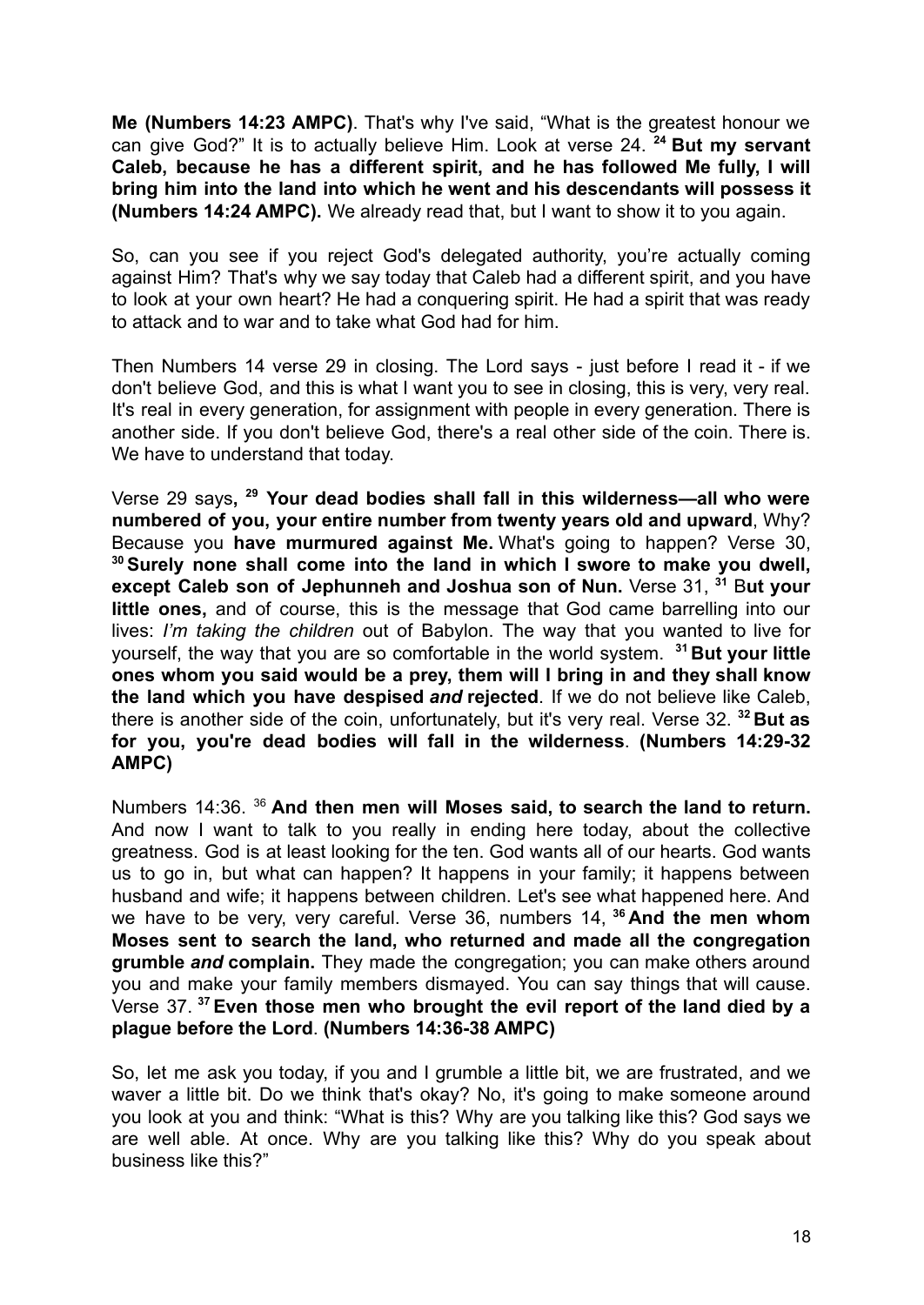Verse 38, **<sup>38</sup> But Joshua son of Nun and Caleb son of Jephunneh, who were among the men who went to search the land, lived still. (Numbers 14:38 AMPC)** So, this is very huge for us today. What are you saying to your family members? What are you talking about? Fear? Grumbling? Here's the big thing, all of them, Moses sent them out, and they came back, and they caused the people to start to grumble.

So, the Lord said to me regarding this message, really just like this, He said to me: "Parents, what are you saying to your daughter and to your son?" Number one with the messages that God came barrelling into our lives. Do you still tell them they can go and do what they want to do? Are you telling them that God wants to see what God called them? What should this little one be? The Lord said to me, "Christi, you must just say it like this. Husbands, what are you saying to your wives? Wives, what are you saying to your husbands? Children, what are you hearing, and what are you choosing to say? Because Pastor Sharon made it very, very clear when she ministered on that. I don't want to skip to my last page, but she made it very clear. *Your unbelief will affect your family. You will infect and affect people around you with your lawlessness, your unbelieving heart, your hard heart, and not wanting to repent and coming out of Babylon.*

So, that's the one part, but the other part, and I believe that's where we are as a people—the other part is also true. It's wonderful if you have the spirit of Caleb and Joshua in your home. That is a great thing. That's the way you must speak to your husband, to your wife. That's the way you must speak to your kids. That, on the other side of the coin, is a wonderful thing that we are to choose. We choose to live as a people like that. We say what Jesus is saying to Pastor John and Pastor Sharon when we say it to one another. We've got the guts to say: "No, you cannot speak like that. You cannot grumble like that. You cannot do that." That is a wonderful thing when we have one another next to us. We affect, and we impact people, for the good, full of faith or full of doubt, and that's what God wants us to see today.

So, last verse for today. Numbers 14, verse 36, in our collective greatness, **<sup>36</sup> And the men whom Moses sent to search the land, who returned and made all the congregation grumble. (Numbers 14:36 AMPC)** I'm not going to read that again. But verse 38, **<sup>38</sup> But Joshua son of Nun and Caleb son of Jephunneh, who were among the men who went to search the land, lived still. (Numbers 14:38 AMPC)**We are still alive, and something in closing that Pastor Sharon shared with us. And this is just the truth. If you go and read the book of Joshua, you will see that Joshua, his messages did not change. He kept on saying the same thing to them, from taking the first city and then taking all the other cities. There is a different spirit in you when you have, and later on, in covenant, I would like to talk to you about this.

You can believe in God; it's not to say you live in covenant with Him. When you live in covenant, and you know that God is planting you, you align your whole life. You trust God actually in what He is doing, and you align your whole life.

And then we see, like Pastor Sharon said, you love to come to church to say: "Pastor John, tell me again, tell me again, what I must do there. I love the messages. I love